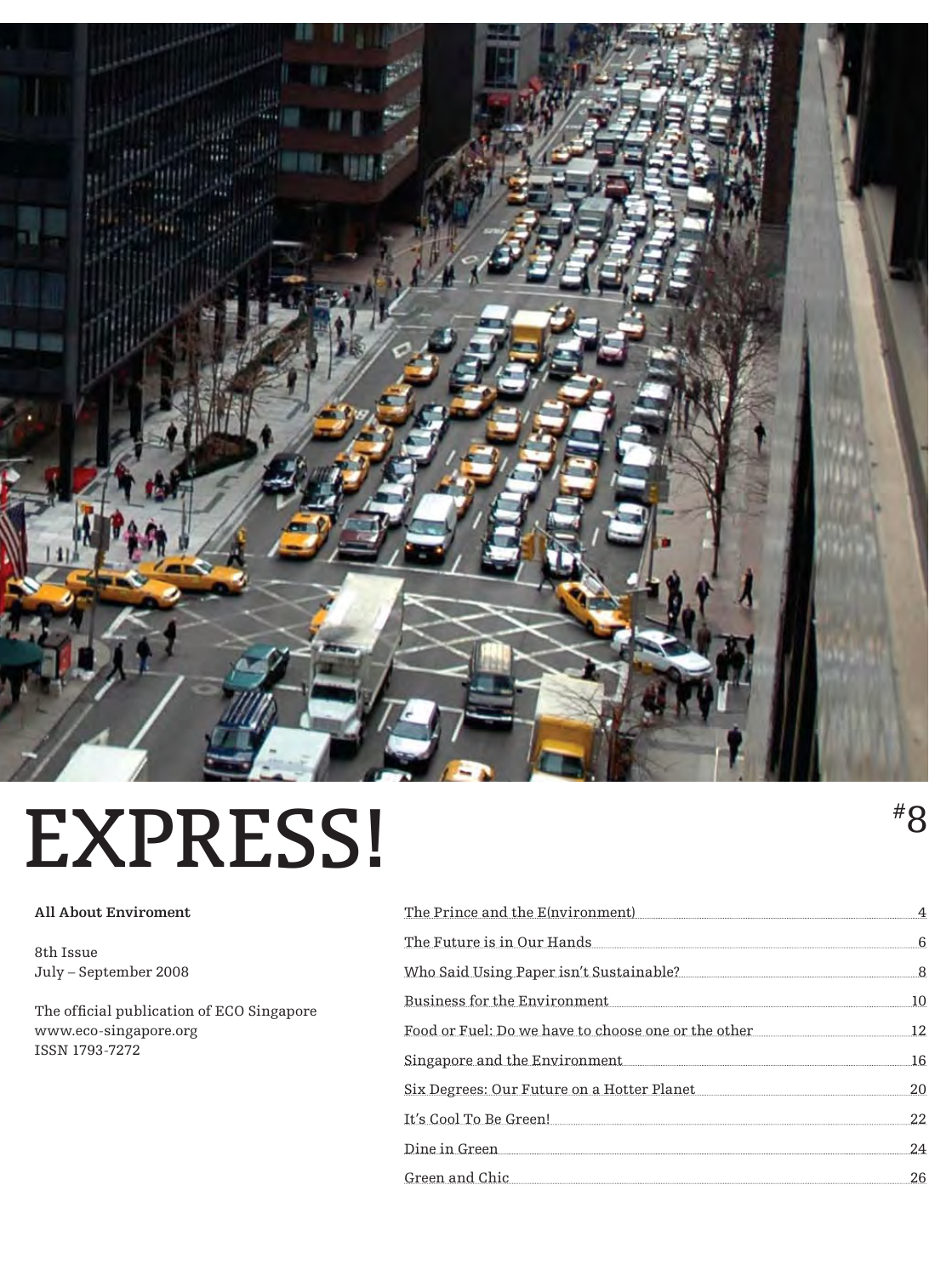#### EXPRESS! #8

#### Foreword from the editor

*Welcome to the inaugural official print edition of EXPRESS!! Since its humble beginning in Sep 2005, EXPRESS! has transformed in both content and style to become the premier lifestyle publication for youths in Singapore, focusing on environmental issues and how they impact our lives. While the publication will continue to be available online, we hope that the print edition will help spread the word of environmental conservation even further to both eager environmentalists and occasional readers alike.*

*In this 8th issue, EXPRESS! features articles that tease out the connections and contradictions in the way the world views environmental protection and conservation. As the price of oil continues to soar, biofuel has caught the attention of not only ardent environmentalists, but also financial analysts and farmers alike. For people like us who care deeply about the environment, we can and must learn two key lessons from this bio-fuel discussion. Environmentalists should refine their arguments on the costs and benefits of policy or business decisions on the environment. However, such a narrow focus is no longer sufficient for the world we live in today. No matter how fervent we feel for our Earth, our convictions only make sense to others if we better appreciate the interwoven web of causes and effects that ties environmental concerns with the realms of security, economics, politics and entertainment.*

*Therefore, from bio-fuel, business to luxury goods, we hope that you will have a better understanding of the environmental concerns that straddle different parts of our lives. More importantly, we hope that you will then make informed choices in your various spheres of influence to protect our environment.*

*Pak Shun*

VOLUNTEER EDITOR Ng Pak Shun pakshun.ng@eco-singapore.org

VOLUNTEER COPY EDITORS Heather Chi Yuhui Balasingam-Chow

VOLUNTEER WRITERS Kenneth Goh Yong Rui Yan Yeo Jing Wen Elaine Koh John Yip Eva Ellinghausen Lim Linin Sonya Petcavich

IMAGE SOURCES ECO Singapore morgueFile www.morguefile.com stock.xchng www.sxc.hu Stockvault www.stockvault.net

VOLUNTEER DESIGNER Octopus Ink www.octopus.sg

Elaine, currently age 18, is studying Diploma in Hospitality and Tourism Management in Temasek Polytechnic. She has always been interested in doing her part for the environment and knew that action speaks louder than words. She enjoys playing Squash as a CCA and her ultimate wish is to try all kinds of chocolates from all over the world. She also loves to eat (big on snacking!) and reads to pass time and as a form of entertainment.

Call it interesting or just hyperactivity, Eva loves doing many different things. From salsa dancing, learning French, playing poker with cousins to swimming at ungodly hours of the morning before work, she has decided to dedicate some of her energy into saving the environment. And no, she doesn't claim that she can fit into a sexy superhero suit or wave a magic wand to save the environment, but hopefully her interest in journalism and marketing will be handy in helping to raise awareness and garner support for the cause.

Jing Wen is a final year student at Nanyang Technological University, currently waiting eagerly for graduation. She is an avid nature-lover, and hopes that by writing for ECO Express, it can pave the road to greater environmental awareness for her. She is also a self-confessed foodie, who simply cannot resist a good meal. Lastly, she loves outdoor sports such as rugby, and her current craze is scuba diving, where the marine world awaits to be explored.

John is a 30-something freelance writer. He has an abiding interest in all things environmental but hereadily admits to being less

than environmentally conscious at all times. So, he pitches in whenever the guilt gets too strong and writing for ECO EXPRESS! is his little way of making a difference, however small it may be. He fancies himself as a modern-day Renaissance Man who delves into an eclectic mix of topics, from philosophy to business, current affairs, history and anime. Yes, anime. Japanese animation. You do not want to get him started on that hobby, if you value your time and sanity.

Kenneth, aged 20, is currently serving his national obligation -Opps service, which is basically what every guy in Singapore needs to go through at his age. Besides counting green as his favourite colour, he is a self-confessed newbie to the environmental scene who has a disdain for using plastic bags. Writing for ECO EXPRESS! should (hopefully) count as a baby step to greater awareness for the environment for him. A passionate foodie, he enjoys flexing his leg muscles by joining the queues in front of any Sunday-Times certified food stores. He loves exploring food haunts around Singapore and is a freelance writer for a Food Magazine . Besides eating, he counts reading up on celebrity gossip and listening to feel-good music as therapy.

Linin is an 18 year old embarking on her studies in NUS Arts and Social Sciences. The life that is ahead of her is still unknown but she will thread through with gusto and imagination. Frugality is something that she tries to achieve and she believes that this is an important concept that others should learn especially when it concerns the environment and our resources. Linin counts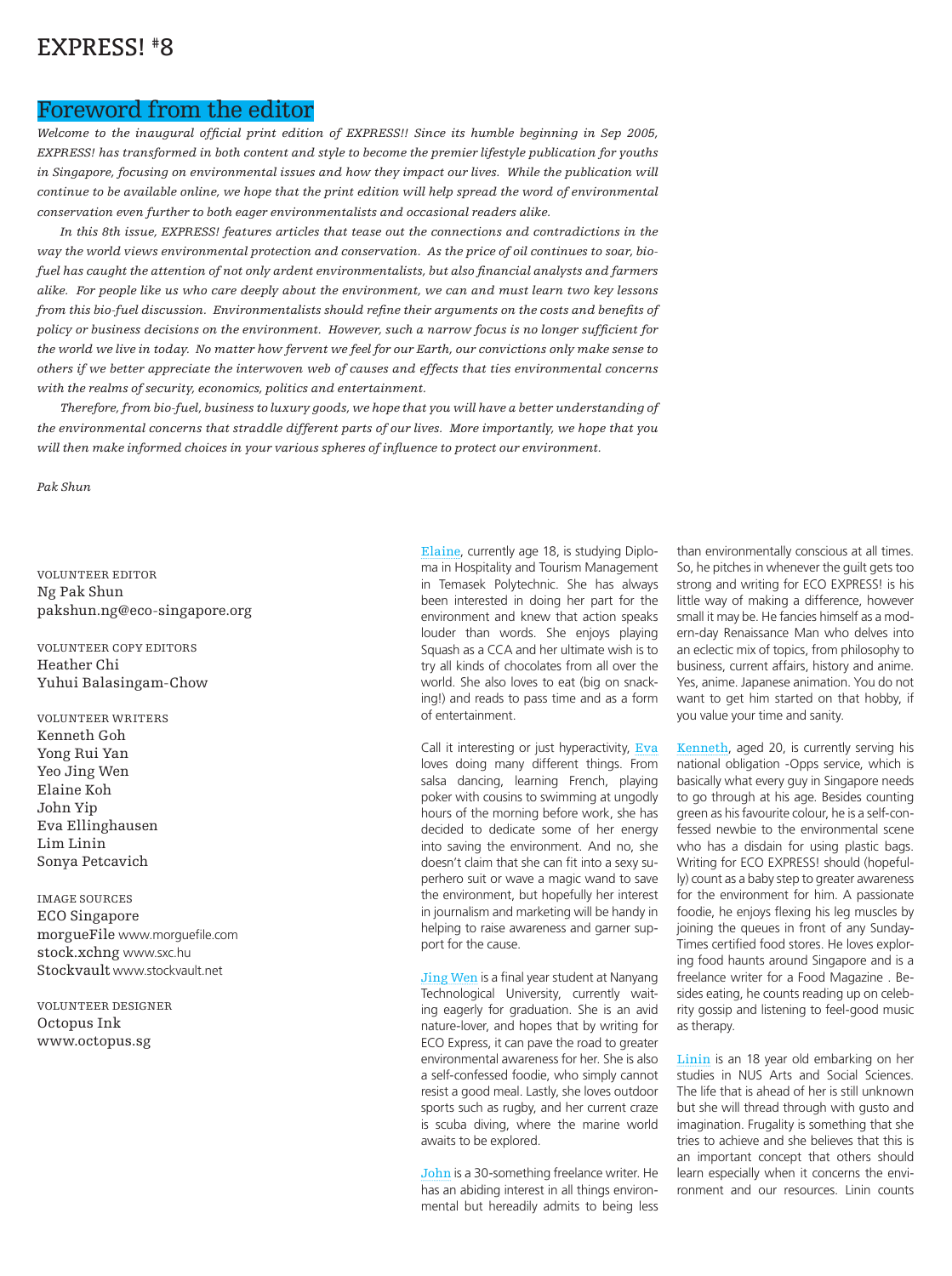sports as her favourite past-time and she engages in various sporting activities ranging from touch rugby to amateur futsal.

Rui Yan is waiting to enroll in university at the moment, and is only just acquainting herself with the entire massiveness of environmental issues. She enjoys being in the sun and swears by regular doses of it to stay sane. She cannot wait for whatever is coming next. Except for worse effects of global warming that is...

Heather is a 19-year old freelance writer/reporter who is currently pursuing in a degree in Geography at the National University of Singapore in order to pursue her life mission of engaging in development work in the Southeast Asian region. She has founded a local anti-hunger group, Food for All, to support local food rations programmes, increase awareness of hunger and food security issues as well as encourage food appreciation. In addition, she is very involved in local civic society, and volunteers with groups such as Shan You Counselling Centre, ONE (SINGAPORE), The Choice Initiative, ECO Singapore, Social Entrepreneurship Forum, SYINC, Migrant Voices and the Pop and Talent Hub Market. She is also a published poet and firmly believes in the power of writing to advocate and inspire.

Yu Hui works as an analyst by day, churning out reports and insights in digital marketing activities. He does his little bit to reduce his carbon footprint, like turning off one of the bathroom lights and blacking out his monitor if the computer hasn't been used for a while.

Sonya spent half a year in Singapore studying at NUS and interning with ECO Singapore. She is now a third-year business student at the University of California, Berkeley, where she is currently trying to re-adjust to the crazy homeless people at Berkeley, poor renditions of Chinese food in the United States, and not speaking Singlish. She is passionate about ocean conservation, especially as she lives near the beach and surfs almost everyday. Interning with ECO Singapore was one of her best experiences while abroad, and she hopes to see the organisation expand overseas.

Pak Shun is a civil servant who likes to write and comment on how others write! ;) He hopes to make a positive contribution to the environment by first understanding the latest discussions and arguments with regard to climate change and global warming, and then ensuring that others are aware of these issues as well.

A little design studio in Selegie, Octopus enjoys making books and websites. Xiao Ling jumped at the chance to design Express, as it gave her a chance to learn how to design responsibly. Eco-friendly print design may sound like an oxymoron, but print media is still a great way to disseminate information and opinions. Awareness in responsible design still isn't prevalent here, and Octopus hope to learn more about it, starting from www.designcanchange.org. This issue, however, was brought to you by Yizhen, our favourite intern.

EXPRESS! is a lifestyle magazine published four times a year by the Environmental Challenge Organisation (Singapore) or ECO Singapore for short, the leading Non-Governmental Social Enterprise for youth under the Registrar of Societies.



Environmental Challenge Organisation (Singapore) 87 Beach Road Chye Sing Building #06-01 Singapore 189695 tel. 6333 5543 fax. 6333 5537 www.eco-singapore.org news@eco-singapore.org

The views expressed in this publication do not necessarily represent those of Environmental Challenge Organisation (Singapore). No responsibility is accepted by the organisation or its volunteers for the accuracy of any statement, opninion, or advice contained in the text or advertisments. All materials appearing in EXPRESS! are the exclusive copyright property of the ECO. No part of EXPRESS! may be reproduced in any form without prior written consent from Environmental Challenge Organisation (Singapore).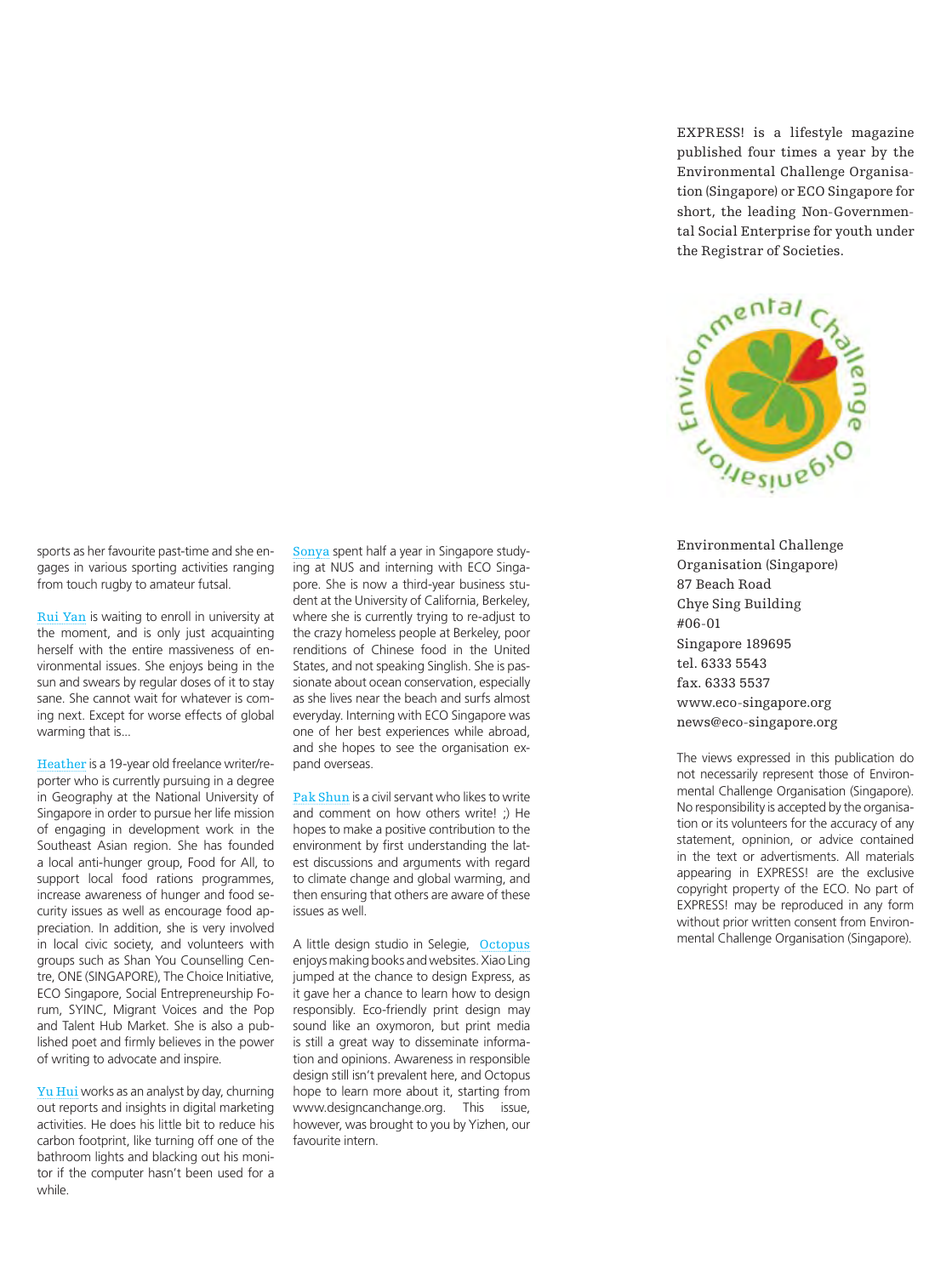

# The Prince and the E(nvironment) by Eva Ellinghausen



H.S.H Prince Albert II of Monaco officially opens the beginning of Earth Day at the Science Centre.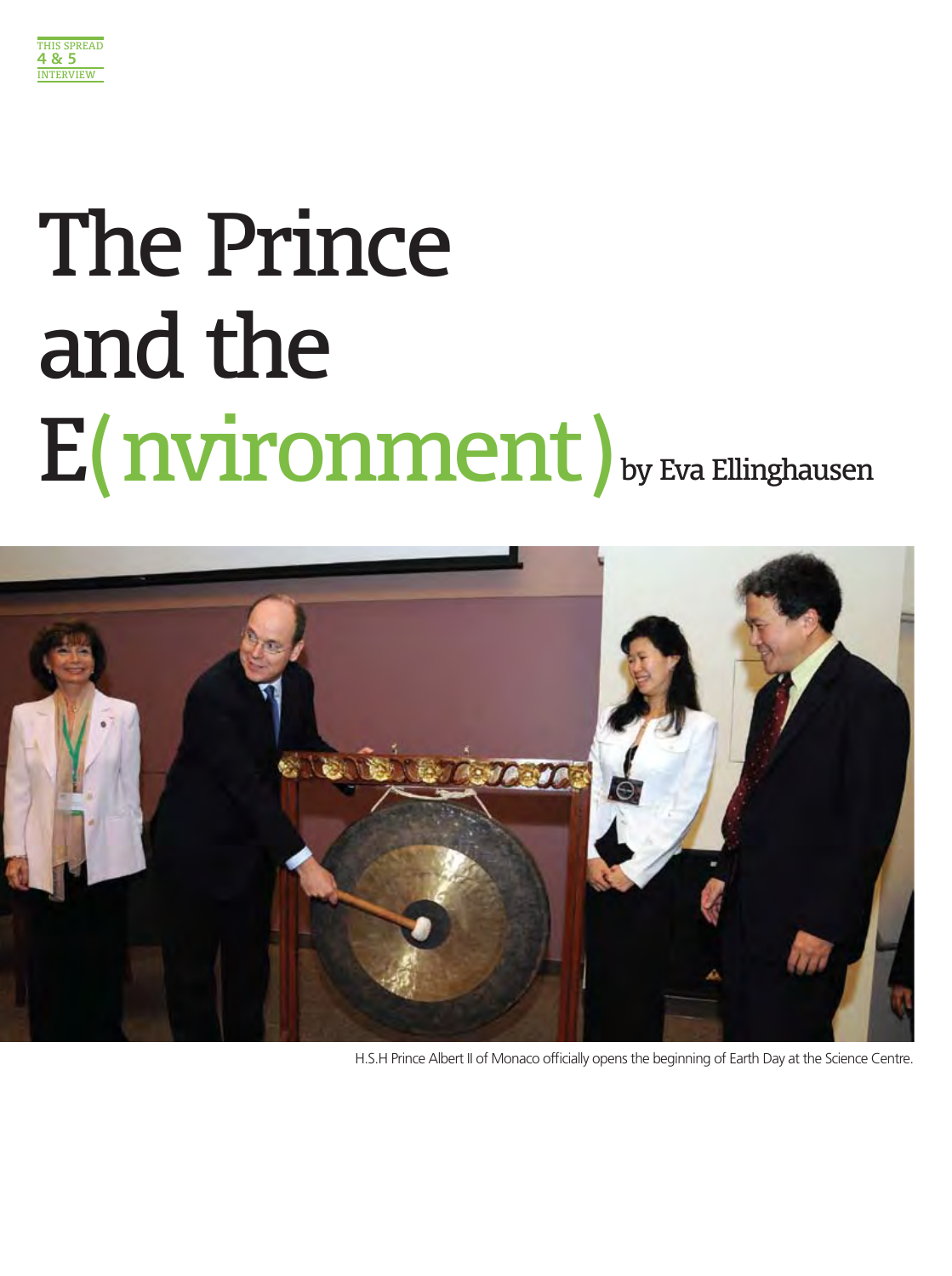Meeting a prince is any girl's dream, but coming face-to-face with His Serene Highness Prince Albert II of Monaco was neither intimidating nor dreamy as one might expect. In fact, the reality

is that he is flesh and blood like the rest of us — as is the reality that global warming is happening and it's happening now.

The prince, who represented Europe, was in Singapore to receive his award for "The Champions of the Earth". Established in 2004, this award is presented by the United Nations Environment Programme (UNEP) every year to seven of the world's most outstanding environmental leaders.

> In 2005 and 2006, Prince Albert followed in the footsteps of his grandfather, Prince Albert I, by venturing to the Arctic to see first hand the impact of global warming. He was soon inspired to establish the Prince Albert II of Monaco Foundation that, according to its website, "aims to be a catalyst for environmental projects."

> At a press conference held at the Science Centre on Earth Day, April 22, Prince Albert answered questions from the floor, which consisted largely of junior college students. He talked about his interest in the environment and how cities like Singapore can be regional leaders for green technology in the area.

> "As an economic giant in this region, it also means that you have the responsibility to show leadership [in environmental technologies] in this area," Prince Albert recommended. Professor Peter Ng elaborated that Singapore can help regional countries like Indonesia and the Philippines by sharing with them how to use such technologies to improve energy efficiency. "When they (neighbouring countries) become richer, we become richer," he said.

> On the topic of Monaco and the environment, Prince Albert noted that Monaco itself is working on constructing more efficient transportation systems that will reduce carbon emissions. Ironically, Monaco is hosting the Formula 1 Grand Prix this May, which is bound to require a lot of energy and consequently use

up precious fossil fuels. Yet, Prince Albert shared that emphasis should be placed into developing technologies that will help to make such practices more environmentally friendly. "It's not a question of banning automobiles or rejecting automobile sport, but it's trying to bring them into the process of creating better solutions," he said.

He added that, at an automobile show in Geneva a few weeks before this conference, there were already talks of newer engine models that use energy more efficiently. "Perhaps Formula 1 cars as well will be totally hybrid in the future."

Following the press conference, Prince Albert made his way to the Business for the Environment Summit (B4E) at Suntec Convention Centre for a panel discussion. Among the panelists were the other Champions of the Earth winners, including Dr. Balgis OsmanElsha, a senior scientist from Sudan who is also an author of the Intergovernmental Panel on Climate Change (IPCC) reports, and Dr. Atiq Rahman, Executive Director of the Bangladesh Centre for Advanced Studies (BCAS).

Dr. Rahman, who is leading the BCAS as South Asia's sustainability think-tank, said that it is everyone's responsibility to "rise together and deliver a better future for this planet or we will all sink together. By integrating environment and development, we are trying to show that North and South and rich and poor do not have two different fates."

Dr. Osman-Elsha, who has worked on a range of research projects in her native land, and also won the Nobel Peace Prize with the IPCC last year, regarded receiving her Champions of the Earth award as an honour. She added, "It gives you the feeling and the power to do more and I think the proudest moment is yet to come. We have no other planet—there is only one Earth: this is the message!"

Echoing the general consensus that climate change required urgent action, Prince Albert stated, "The world is facing an unprecedented threat. We must assume our responsibilities without delay and rise to the challenge that history has placed upon our path."

#### Did you know that Prince Albert II of Monaco…

- $\rightarrow$  Is the son of the late American actress Grace Kelly, who was also the first US actress to be printed on a postage stamp?
- $\rightarrow$  Is following in the footsteps of his grandfather, Prince Albert I of Monaco, who was an avid explorer of oceanography and created many instruments in his day for scientists to study the various marine species?

ECO Singapore wishes Prince Albert and the rest of the environmental leaders the very best in spearheading initiatives that will bring the world one step closer to sustainable development. **E!**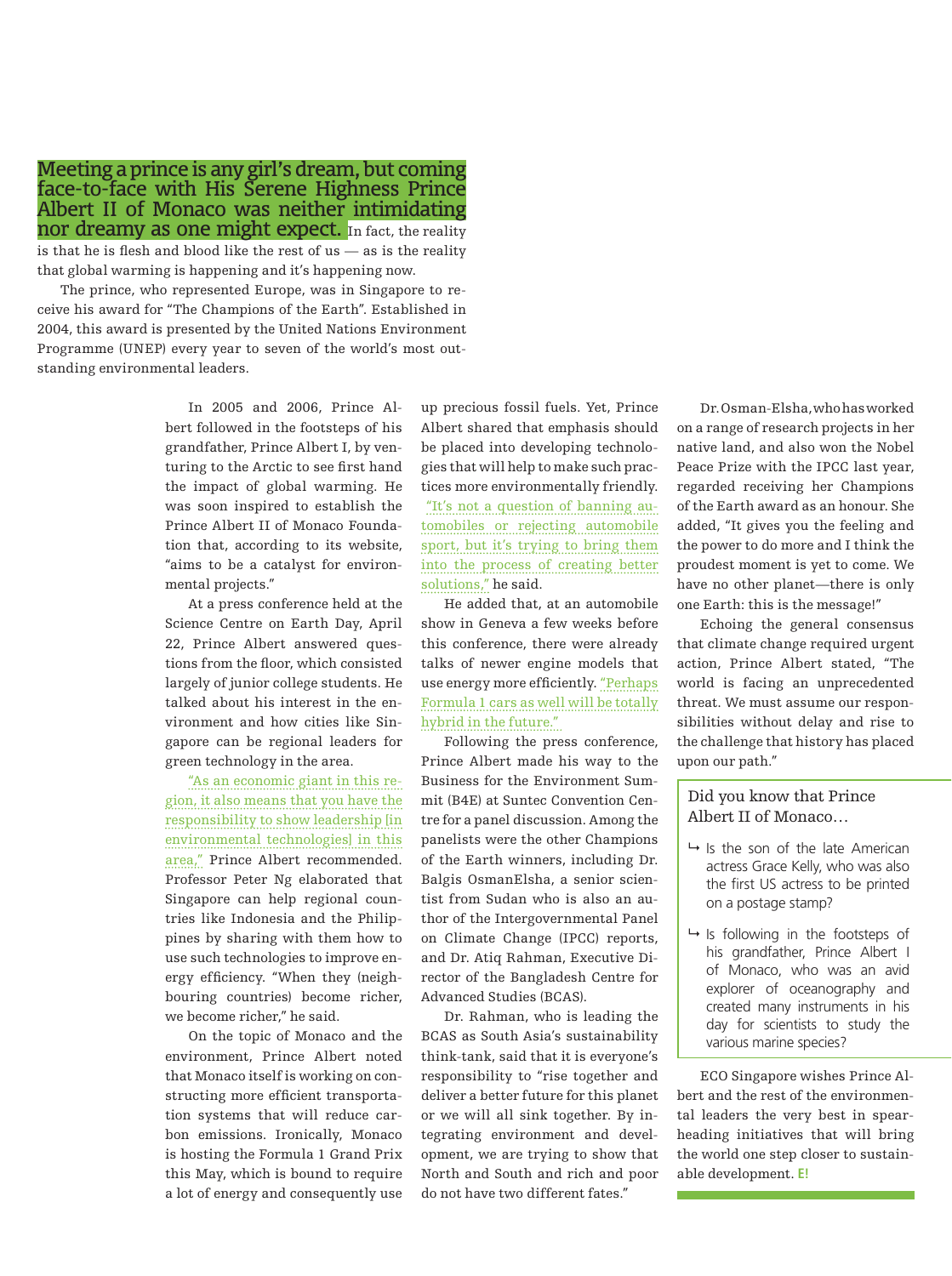### The Future is in Our Hands by Eva Ellinghausen

In a time when industrialisation is everything, businesses have to start thinking for the environment outside their offices.

#### As cliché as it may sound, the fate of the world we live in lies in our

hands. We can decide whether to let the "grown ups" deal with it. But we also have to be aware that many scientists predict the real problems caused by global warming are not going to materialise in their lifetimes but in ours – the youth. So, it is our responsibility to push for better environmental practices in order to curb the damage that has already been done.

If we do have the power to change the future, then how should we act in order to achieve this goal? I was at the Business for the Environment Global Summit 2008, held at Suntec International Convention and Exhibition Centre, on April 22. I took the opportunity to look up world leaders, such as Göran Persson, the ex-Prime Minister of Sweden, and two of this year's "Champions of the Earth" winners, Dr. Balgis Osman-Elsha of Sudan and Dr. Atiq Rahman of Bangladesh, to find out about their views on how youths should be striving for better control of the environment.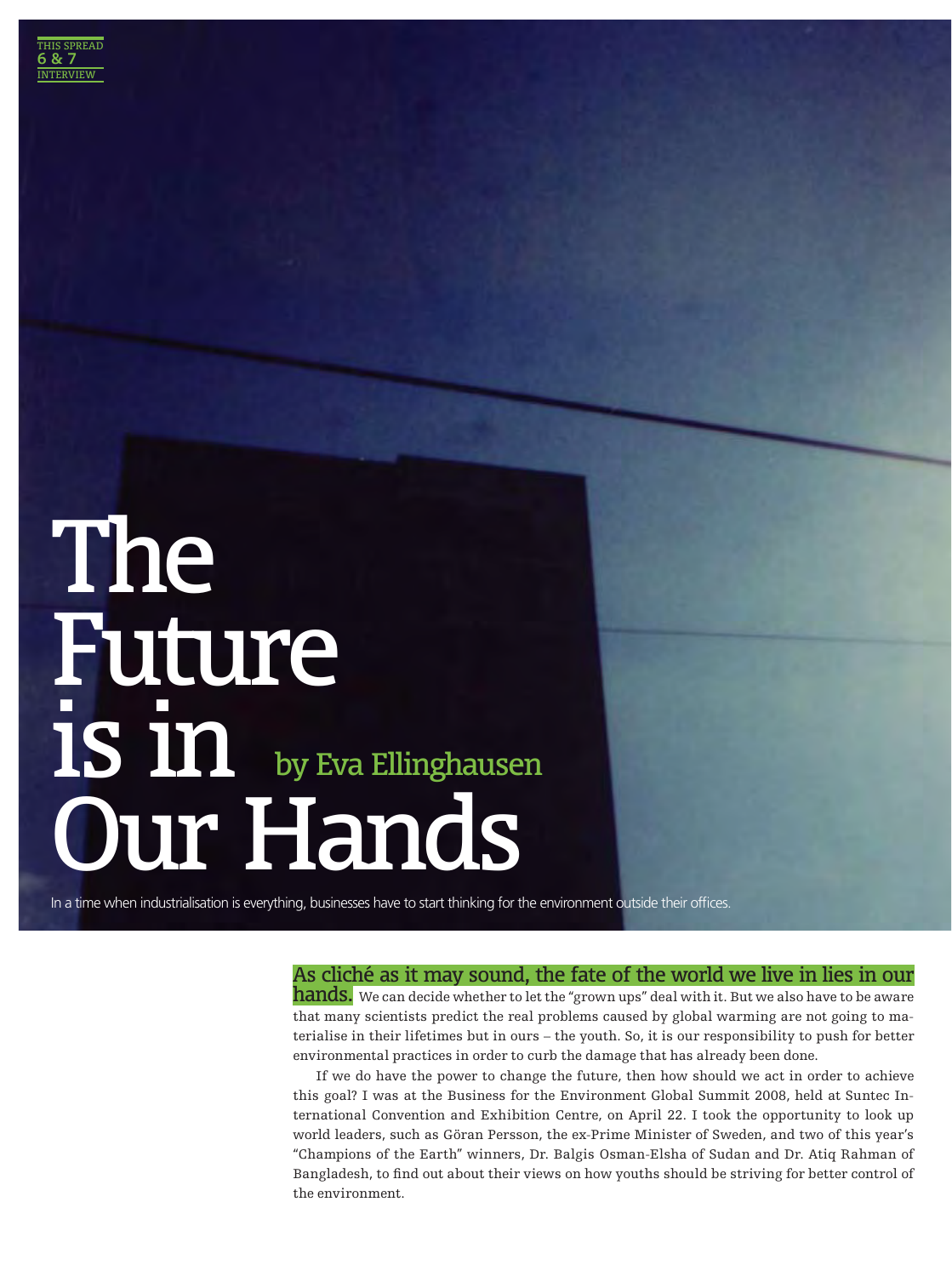#### Do you believe that youths should urge governmental bodies and companies to change policies to be more eco-friendly?

Persson: It's partly their responsibility, but it's also partly their parents' responsibility. They (parents) have to realise that if they don't succeed [in making a difference now], the youngsters will have a huge problem to handle in the future. The best thing for a young boy and girl today is to have a good education, because this is knowledge about how to solve all these problems. And then also to act environmentally friendly in your daily lives, for example, by creating awareness about this problem. Don't waste, don't destroy. Be careful because we only have one Earth.

#### Do you think that we've reached a stage where we should move forward from creating awareness to actually carrying out effective strategies?

Persson: That's right. I'm extremely worried listening to those who say we are going to wait until 2010 for certain plans, [because] no, we do not have that time. We have to act now and put pressure on governments and companies and also the youths. Youngsters who want to go into NGOs and work to have an effect on changing policies have a lot to do. It is a dangerous situation today, you have to act and act now.

#### What would you like to tell the youth about what they can do for a greener future?

Dr. Osman-Elsha: I'm targeting this message at the youth of today, the youngest generation, because they are going to face the consequences of climate change and they should be equipped with knowledge and skills in order to create a change. And most importantly they should act now — there is very little time left.

#### What is the role of youths in addressing environmental issues today?

Dr. Rahman: The future depends on the youth, so they first have to understand the problem and find solutions that they can handle. For the larger issues, they can push it on to the right groups that can deal with such issues. For smaller issues that they can handle on their own, they should try to do so. Overall, they must form a larger group so that they can discuss among themselves and identify what they can do themselves. **E!**

Evidently the key message that was brought up by all three of these world-renowned environmental leaders is that time is running out. If there is any hope for a more secure future, it has to be put into practice now.

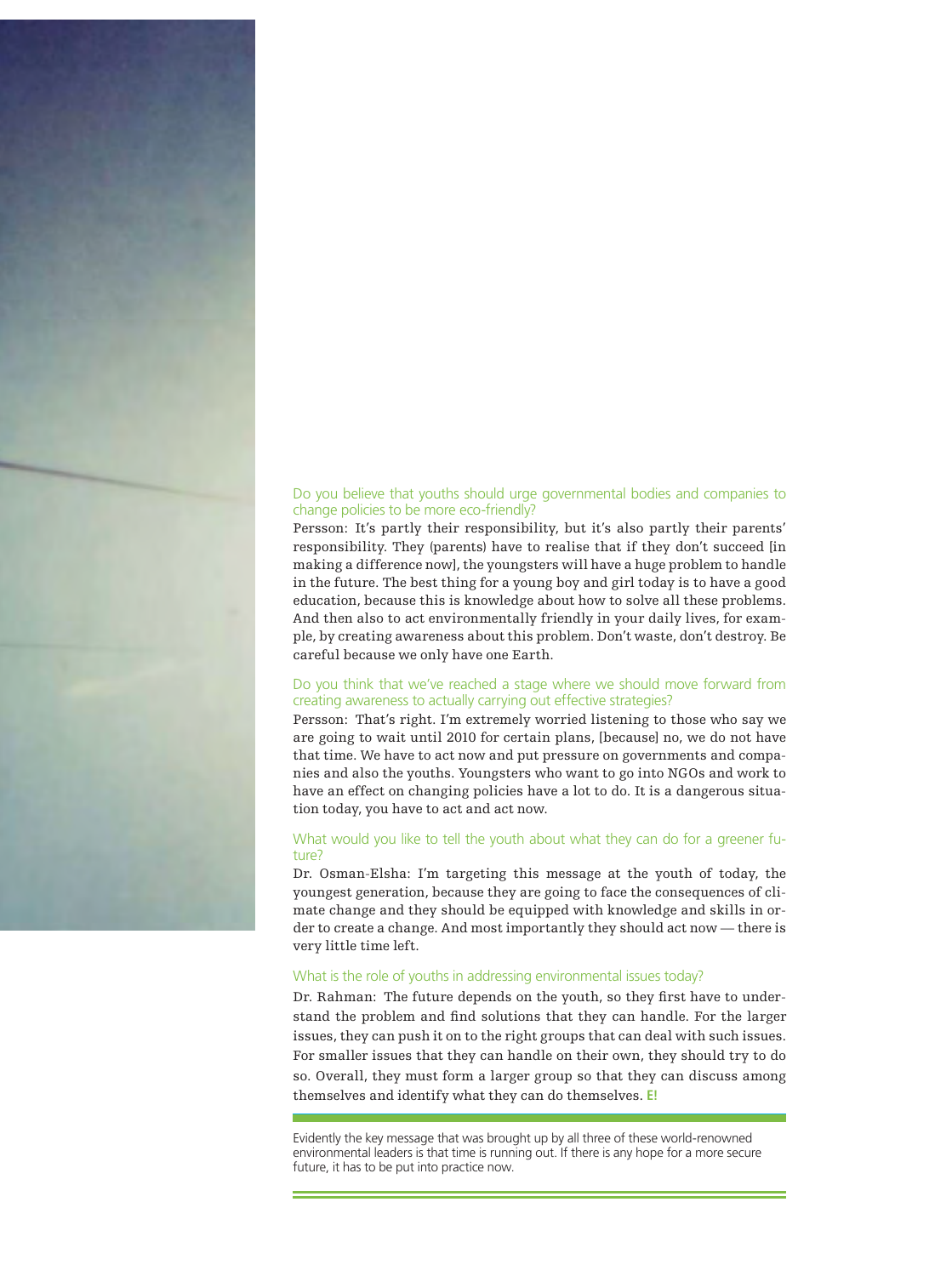

### Who Said Using Paper isn't Sustainable?

Double A sets a new standard for the paper production industry

Thailand's Advance Agro Public Company Limited is a leading 'green' **paper producer in the Asia Pacific region.** Double A paper, its paper brand, is sold in over 100 countries and its market expansion is expected to continue (Double A began selling its paper in the US earlier this year). Besides its commercial successes, the unique and environmentally friendly manufacturing process makes the company different from its competitors in the paper industry. On 5th Jun 08, at the opening ceremony of the Double A RE-Live! @ Atrium (an 11-day environmental carnival by youth), I sat down with Mr. Thirawit Leetavorn, Double A's Senior Executive Vice President, to find out more about Double A's environmentally friendly initiatives and how they spread their green message around the globe.

#### Would it be accurate to say that Double A is a carbon-neutral firm? Could you tell me more about Double A's initiatives and processes in promoting sustainable development?

In terms of emissions, the Double A process is designed so that any carbon emissions created will be absorbed by the trees that we plant and harvest. All the water we use in our production process comes from rain water collected in our purpose-built reservoir, and our paper mills are powered by electricity produced with waste (biomass) from the chopped trees. This means we don't have to get water from natural lakes and rivers and we do not have to buy diesel. We actually generate surplus amounts of energy from the biomass fuel we have, and that is sold to the local power grid. With 1.5 million farmers in Thailand growing over approximately 150 million Double A paper trees, even though our mill discharges limited amounts of CO2 emissions, the large number of trees offsets any pollution our production process creates. We commissioned a well-known Australian research company to study the environmental cost of paper production and they found that the impact recycled paper has on the environment is 9 cents (AUD) per ream, whereas the environmental impact of our paper is only 4 cents (AUD) per ream. This difference comes from our stages of production, which have been developed to complement one another and minimize resource usage. For example, our mill uses only a tenth of the water that most other paper manufacturers use. The only truly external inputs which we utilize are the chemicals that act as paper fillers. Yet when compared to the industry standard, we still use only nominal amounts of chemicals.

#### Does it take a long time to develop quality environmentallyfriendly paper?

Yes. First, the work starts with the raw material source. There are two types of paper you can use: short fibre paper and long fibre paper. But the problem with long fibre pulp is that the texture of the paper will be very coarse. We're the only producers who use a high concentration (90%) of short fibre pulp, which makes our paper very smooth. And by doing so, we can guarantee our customers an almost zero jam rate when using Double A paper. We test our paper on a number of machines, running 150 copies per minute - a very high rate - and our paper runs exceptionally well through the machines. Not too many papers can actually perform like that.

In addition, after sourcing the best fibre to produce the fine and smooth paper, Double A came up with the environmental friendly concept of Farmed Trees. This means that trees are planted in the unused spaces between the Thai farmers' rice, sugarcane, cassava, corn and tapioca crops, and no land clearing takes place to plant or harvest Double A's Farmed Trees.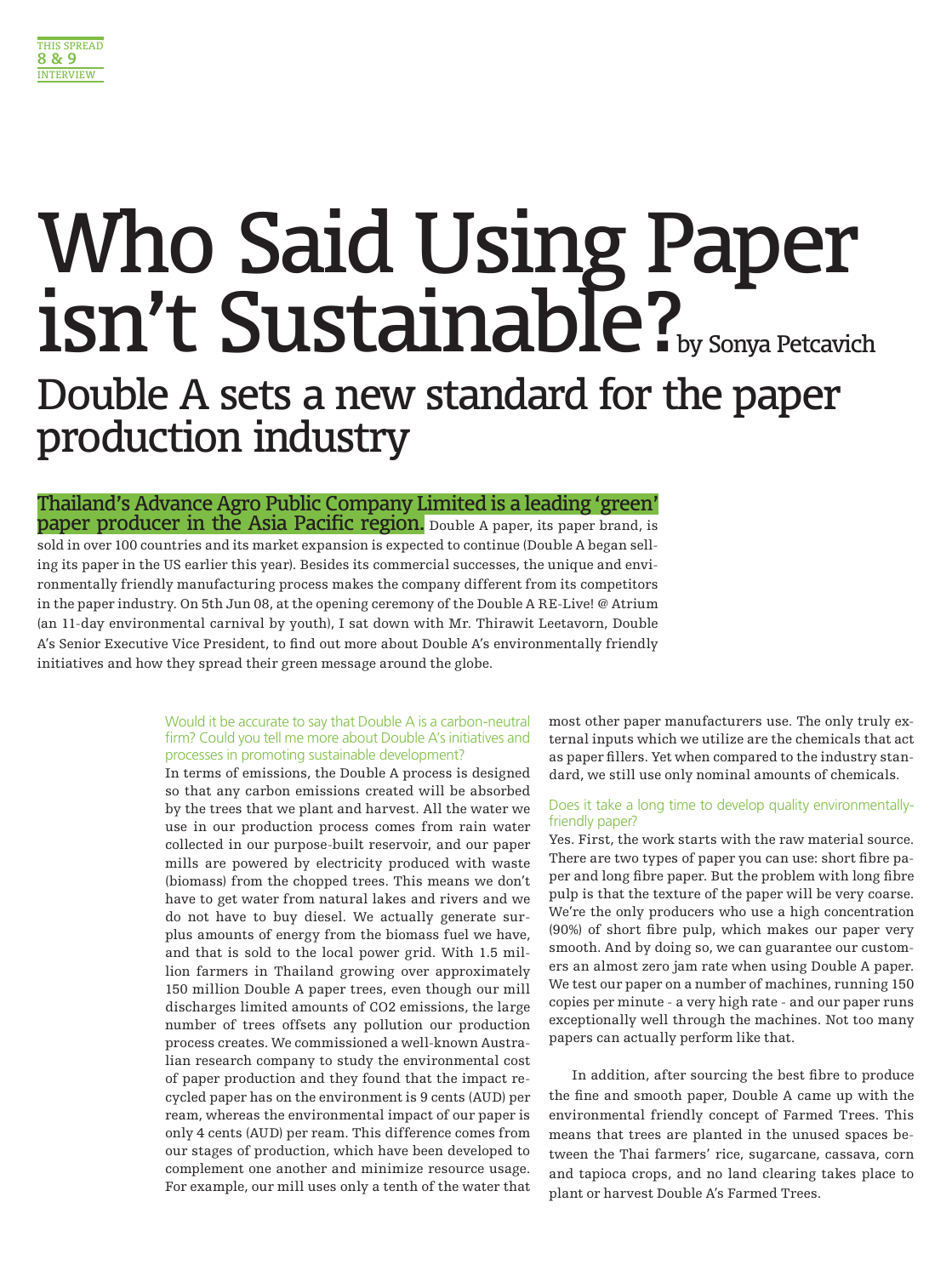

Top: Double A's mascot adds a fun dimension to Re-live! Right: The Double A mascot greets Re-live! volunteers

#### The 7 Easy Green Habits are:

- 1. Taking public transport
- 2. Using refillable stationery
- 3. Rejecting and reusing plastic bags
- 4. Turning off electrical appliances completely off instead of standby mode
- 5. Recycling paper
- 6. Cutting down the use of water heaters
- 7. Changing from air-con to fan, or setting the air-con temperature at 25 degrees or above.)



Suppose I'm a consumer looking for printing paper. The way you market your paper- do you explicitly label the processes involved in producing Double A paper? Do you think if buyers were to see all these processes involved, then they would be more likely to buy the Double A brand?

Unfortunately, when most people buy paper, the two main things they look at are quality and price. Then they may consider the relevant environmental issues. We are the only paper company that has been willing to come out and talk about the way we make our paper. An Australian industry expert once commented to me that "it is very brave of Double A" to openly share our production methods. We definitely need to talk more about our production methods, but those alone will not be able to convince consumers.

Events like today [RE-Live!] are very good because they are part of the whole environmental awareness package that we are pushing. We'd like to see more events similar to 'Re-live!'. Double A enjoys working with students; we encourage them to come up with projects like 'Re-live!' and in turn, we support the projects because to us, that's the way to get the message out. Students are a bit more passionate about these issues and their motives are very clear. Double A's message is not a simple one; when you first read the Double A production processes, you must have thought "wow, ok, the reservoir, then the pulping process, then the biomass... what is this biomass?" It's not an easy and brief message to print on our product packaging, and most shoppers will not spend 5 minutes reading about a company's production technique. If you want to learn more about our products, it's through your own efforts. Hopefully consumers will look at our label and want to learn more about our message.

To send your message to a broader audience, do you sponsor any student groups or school campuses with Double A paper? How about stationery stores?

Currently, we don't sponsor any student groups. Part of Double A's philosophy is that we believe it's best to help people to help themselves. For instance, if you had a student store and wish to sell Double A paper, we would allow you to sell it properly and then any profits we earn from the paper would be given back to the student group. We have done these kinds of initiatives in universities throughout Taiwan and Thailand. In terms of retail outlets such as stationery stores, we have Double A copying centres throughout Singapore and Southeast Asia and supply many private enterprises with paper products.

#### How would Double A encourage young paper users to be responsible in their usage?

The fact of the matter is, you're never going to get to a paperless world. Paper will always be used and we anticipate paper consumption to grow around 3-4% per year. Taking that into consideration, youths have to make the right choice. The way Double A produces paper using farmed trees is a sustainable choice. So make the right choice and reuse paper. Ensure that you choose the double-sided printing option which our brand is good for.

#### To conclude, if there were a piece of advice you could give to youths like me, what would it be?

First, I would encourage everyone to pledge the "7 Easy Green Habits," which are simple, everyday methods to become more environmentally friendly. Second, I would encourage everyone to get involved with an environmental cause. And of course, I would tell youths to choose the right type of paper from an environment standpoint: Double A paper.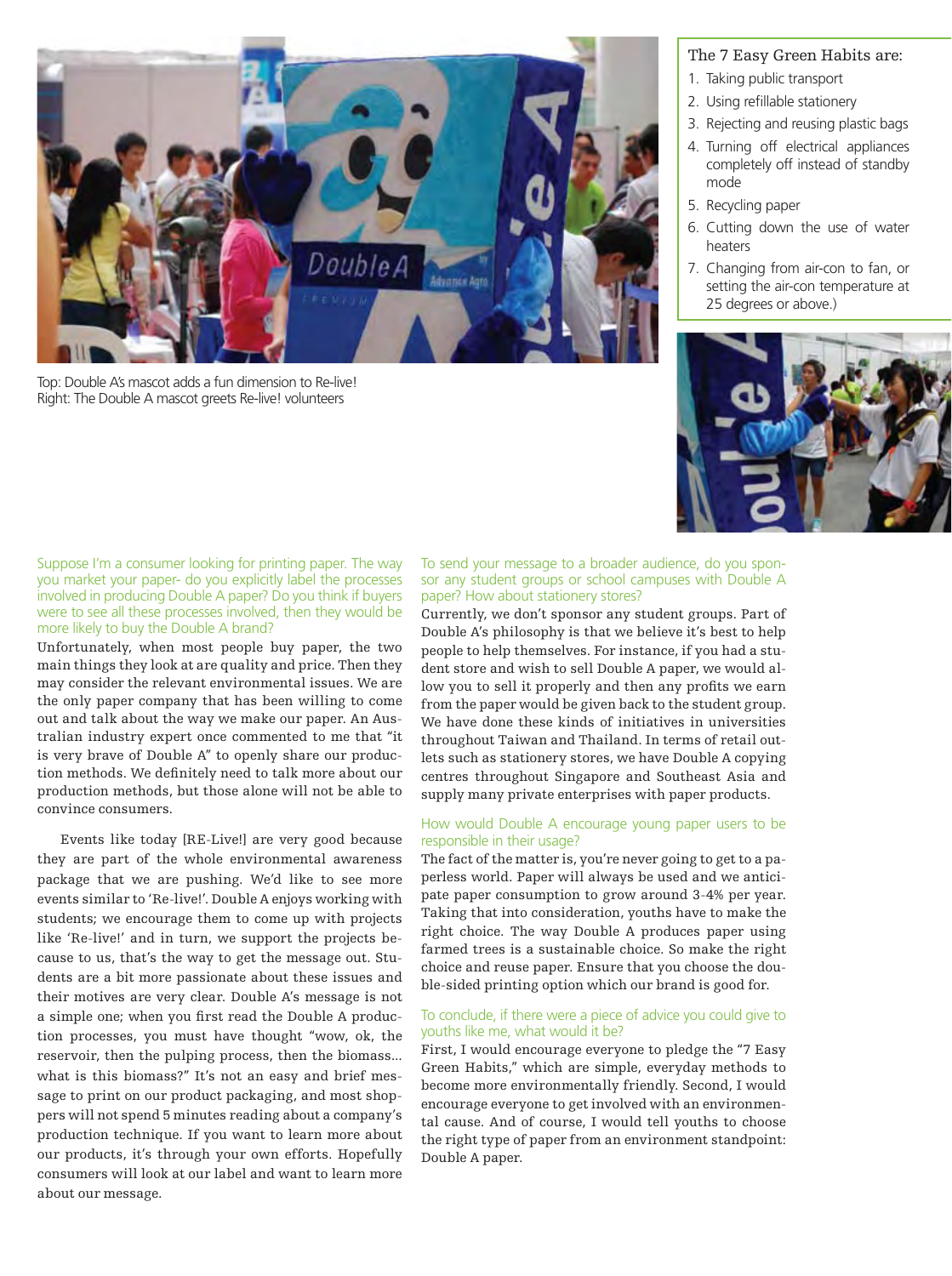

### Business for the Environment-A Global Summit?



Achim Steiner, executive director of<br>the United Nations Environment Programme (UNEP), welcomed delegates to the Business for the Environment Summit on 22 April 2008. He hailed it as a "critical part of the conversation" in response to climate change, especially from within the Asian business community.

The summit, which was held at the Suntec International Convention and Exhibition Centre, aimed to further explore the role of business in slowing the impact of climate change, centring on partnerships, resource efficiency and renewable energy. The two-day event saw participation from numerous multinational companies and non-governmental organisations (NGOs), and boasted an impressive speaker list that included Göran Persson, former Prime Minister of Sweden, Georg Kell, executive director of the UN Global Compact, and David Suzuki, award-winning scientist, broadcaster and environmental activist. It was to be a promising conference, if this list was anything to go by.

Yet, the conference was more a combination of soliloquies rather than the hoped-for conversation and dialogue.

The issue of who was to lead businesses in becoming more environmentally friendly came up intermittently throughout the various panel discussions. Kell spoke of 'business statesmanship', a term that was dangerously ambiguous on the direction towards which the community should move. After all, what is the very heart of business but profit making? As a consolation, the conference often came to the conclusion that resource efficiency and innovation in production were essential and strategic to long-term survival and growth.

Public policy leadership also garnered votes. Melinda Kimble, Senior Vice President of the UN Foundation, saw public policy action as crucial to "driv(ing) global negotiation". The roundtable discussion led by various governmental personnel and political figures vaguely underscored the difficulties to be expected in environmental public policy.

The panel discussion between representatives from various NGOs, such as the Emirates Environmental Group (EEG), WWF International, and Centre for Environment and Development (CED), Sri Lanka, was lively and spirited, even if haphazard. Uchita de Zoysa, executive director of the CED, left an impression with his fiery outcry at the lack of acknowledgement towards the failure to achieve the Millennium Development Goals. Chairperson of the EEG, Habiba Al Marashi, emphasised that the practical way forward to engage different sectors was through a multi-stakeholder approach. Sasha Gabizon from Women in Europe for a Common Future pointed out her organisation's cautious attitude towards cooperation ethics before accepting corporate partnership. If diversity of opinions were to be rewarded, then the panel would have received a perfect score.

The format of the discussions was distinctly styled along business, governmental and NGO lines. If anything, it resulted in somewhat incongruent conversations. There were plenty of points put forth, spanning from highlighting resource-efficiency measures to expression of concern for the unreliability and incompatibility of the stock market with long-term development and environmental goals. There were even impassioned speeches that sought to remind all of the disparity between victims and perpetuators of climate change.

However, rather than exploring new ways business could further the environmental agenda or vice versa, "rehash" was more the word of the day. One aim that the conference seemed to fall especially short of was progress in the search for a more comprehensive method of partnership and collaboration. Tellingly, Aron Cramer, President and CEO of Business for Social Responsibility, suggested that the global challenge was less about partnership and more about systemic changes.

Fortunately, solace was found in that there seemed to be many opinions on how we should tackle this global challenge. As one speaker put it, "permanent dialogue" is an indispensable factor in our endeavour to alter the collision course that seems set for us. What we should worry about is if it only remains as permanent dialogue. **E!**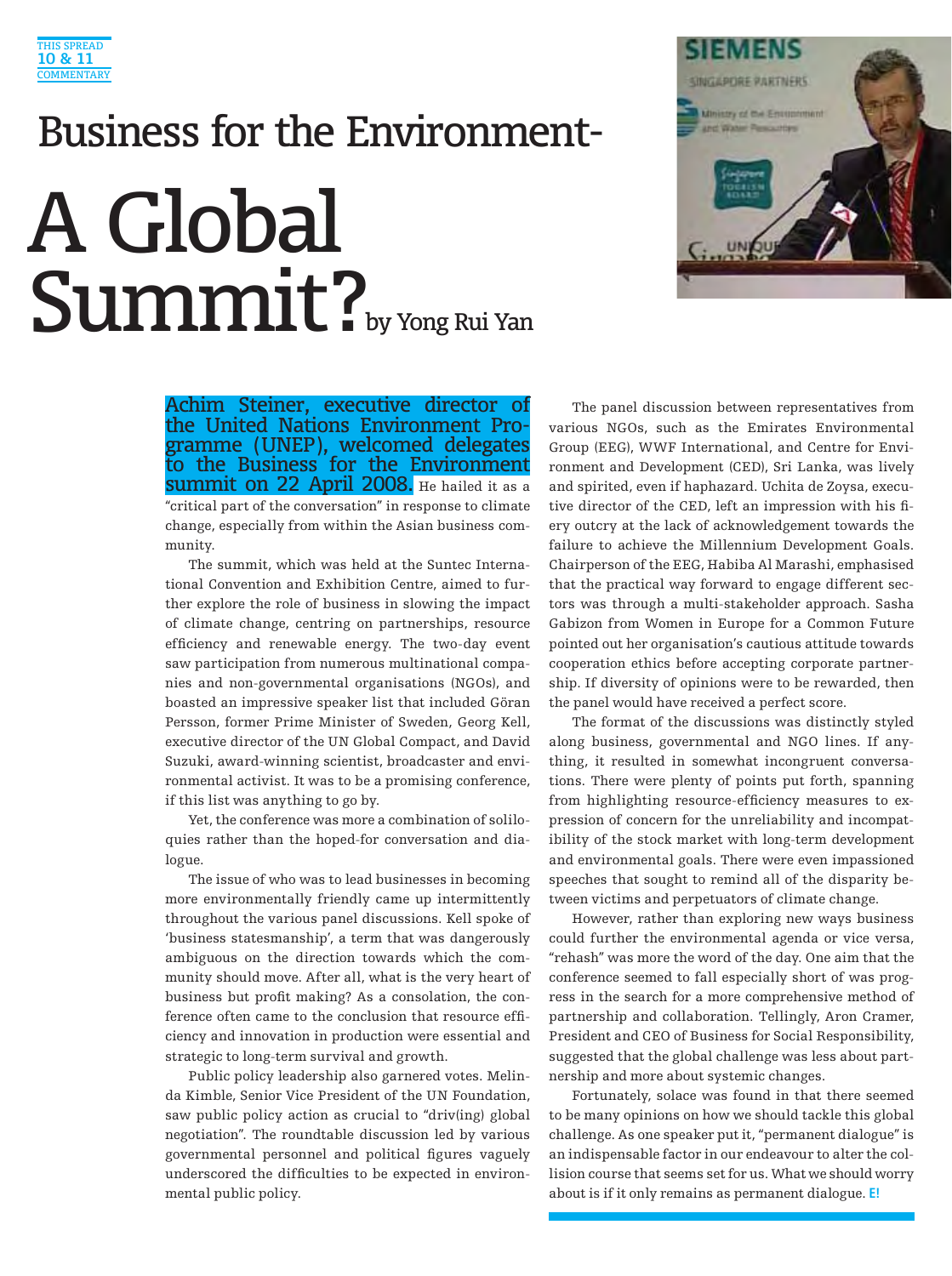

From left: Speakers Georg Kell, Achim Steiner and HE Maumoon Abdul Gayoom.

### Business for the Environmentby Lim Linin  $A$  talking sh

At the Business for the Environment summit on April 22, Dr David Su- zuki, a Canadian science broadcaster and longtime environmental ac-<br>tivist, touched on a very relevant topic of why the global arena was still moving at a slow pace in adopting sustainable and environmentally friendly **practices.** This was despite overwhelming consensus that climate change has been taking place, and the phenomenon has been anthropogenic in nature (i.e. caused by humans).

"The terms 'ecology' and 'economy' come from the same root word, 'okios', which means 'home' in Greek," Suzuki explained in his keynote address. "The economy should, rightly so, be the management of home while ecology is the study of home."

The current system that we are so used to -- where the economy is prioritized over everything else -- is not sustainable at all. A quick analysis of the summit would highlight the irony of this situation.

While it would be idealistic and, at best, naïve to expect this global summit to be a vast improvement over similar dialogues, in reality it seemed like a green façade. The summit was supposed to foster partnership and cooperation between businesses and non-governmental organisations (NGOs). Instead, it seemed to function more like a stage where respective companies, organisations and countries showcased 'how green they were' and thus be free from criticisms. Vested interests would always exist, but it was sad to see that, even at this juncture where the climate crisis threatens to be a global disaster unlike any other, the leaders who could make that much of a difference seemed oblivious to it.

By disregarding ecology in the economy and calling them externalities (i.e. external effects not factored into cost-benefit analyses), we have been making a grave mistake.

So we need systematic change and a shift in mindsets, but how do we achieve this? The entire summit centred on how business could capitalise on the green tide that was coming our way. But do we need to look beyond market forces? Should we account for environmental impact in economic indicators? And who will effect such change?

The consultative process of the summit was too slow, and this was surprising since all of these business leaders were supposed to be fast and efficient. In truth, nothing of significance seemed to come out of it. The 3P partnership of "people, public and private sectors" was so widely highlighted, but true interaction and cooperation between these parties did not seem to happen. In the first place, it was still questionable as to whether NGOs could be wholly representative of the people sector in this partnership.

In the end, it seemed more like an opportunity that was lost -- again. The potential to drive a more sustainable global future could not be fulfilled. These leaders and decisionmakers looked more like they were trying to find loopholes and opportunities for greater profit at the expense of the environment. Instead of coming together for the environment, it appeared that they came for themselves.

What we are consoled with, at least, is that the true power lies with consumers. Businesses and corporations sing to our tune and if we demand for greener products and greener practices, they would oblige. The profit-driven cannot ignore the green tide that is coming our way. Perhaps the decision-makers that would really effect change would not be the big multinational companies or global leaders, but individuals like you and me demanding for and getting a better environment for all of us to live in. **E!**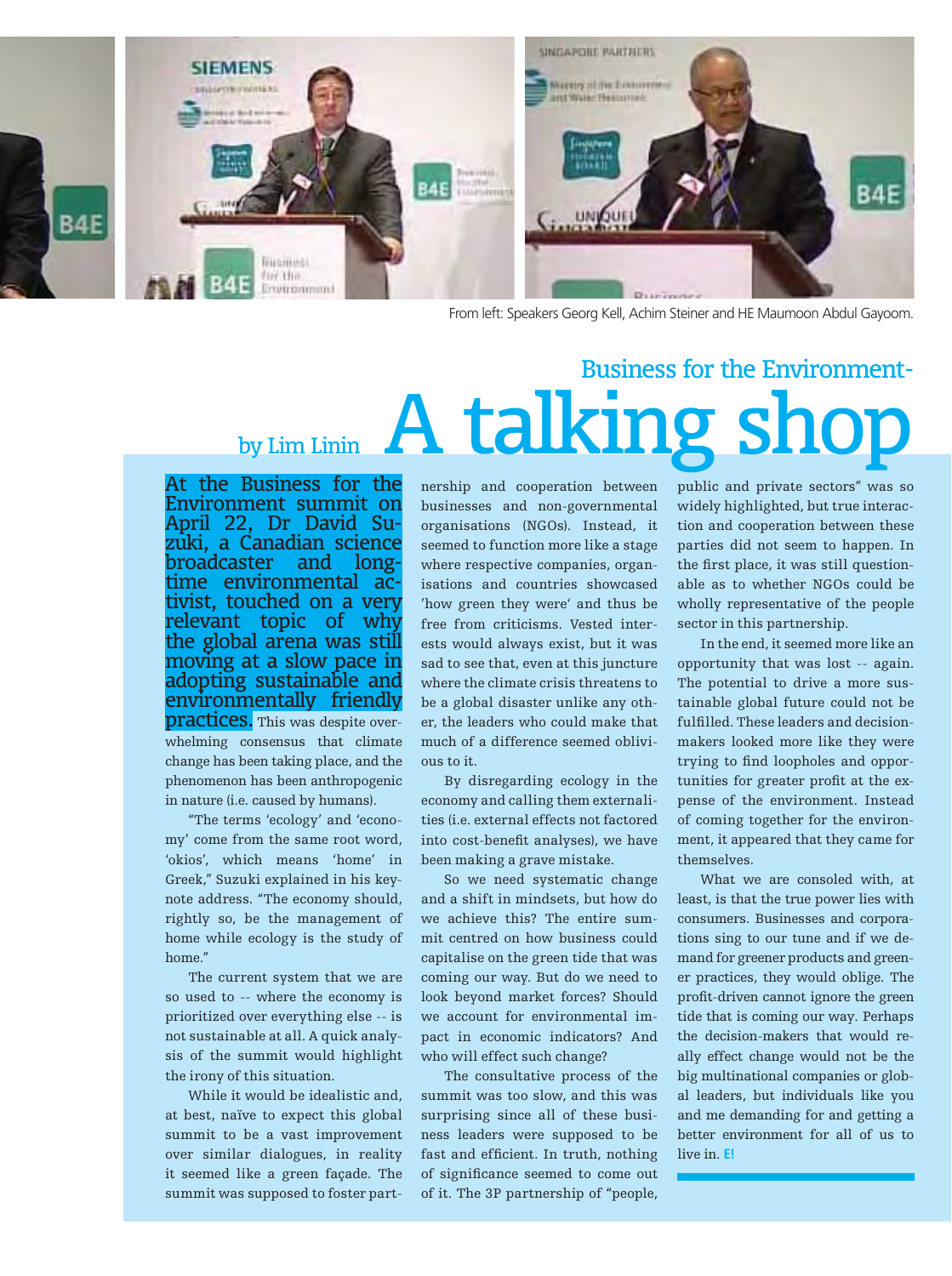

# Food or fuel:

When the cost of a bag of Thai fra- grant rice shoots up by 60 cents or 13 per cent in the space of just a few weeks, every Singaporean is inevita-<br>bly affected<sup>1</sup>. A nation of foodies canbly affected<sup>f</sup>. A nation of foodies can-<br>not help but notice that our food has become more and more expensive.

A quick look at the news will show that we are not alone. Rice shortages have been reported all over the region, from Indonesia to the Philippines. In some cases, the price hike has led to growing panic; many Filipinos have started to hoard rice, which creates more shortfalls and, ironically, leads to even higher prices.

This has become a serious problem and everyone wants to know why. One reason in particular will be familiar to environmentalists who have been championing the use of cleaner fuels to reduce our carbon emissions, especially from cars.

We are referring to, of course, biofuels.

#### *Two types of biofuels*

Biofuels can be defined as liquid fuels produced from biomass for either transport or burning purposes. They can be made from industrial and civilian waste, but more often, they come from agricultural products.

There are two major types of biofuels: bioethanol and biodiesel, which together account for more than 90 per cent of global biofuel usage<sup>2</sup>. Out of these two types, bioethanol is getting the brunt of media attention, because it is more widely produced than biodiesel.

Bioethanol is a distilled liquid produced by fermenting sugars from sugar plants and cereal crops, for ex-Is biofuel development depriving developing countries of valuable food? ample, corn, wheat, sorghum, sugarcane and beet. It can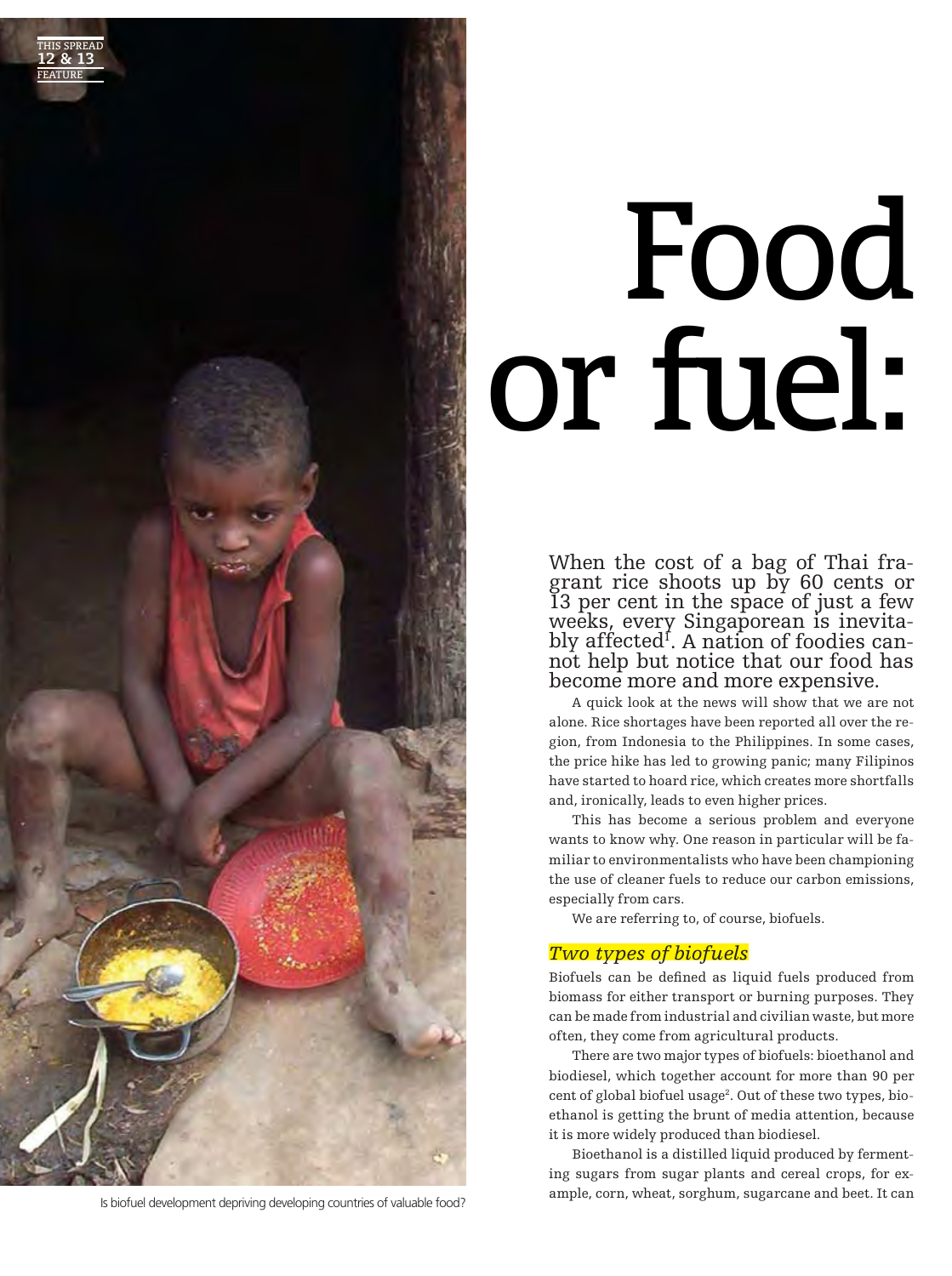### *Do we have to choose one or the other?*

#### by John Yip

be used in pure form, but is usually mixed with petrol before being used in vehicles equipped with specially adapted engines.

Biodiesel is produced from the reaction of vegetable oil, ethanol or bioethanol and a catalyst. The vegetable oil comes from crops such as rapeseed, sunflower, soya, palm and coconut. It can also be produced from animal fats and waste cooking oil. Like bioethanol, biodiesel is seldom used in its pure form. It is usually mixed with automotive diesel to be used in specially adapted cars.

#### *Food converted to fuel*

The obvious criticism against biofuels is that too much farmland has been diverted to produce crops for fuel instead of food. Lester Brown, a well known activist on food politics from the US, described the boom in bioethanol as "a competition between 800 million people in the world who own automobiles and the three billion people who live on less than US\$2.00 a day."3

According to the United Nations Food and Agriculture Organisation (FAO), the conversion of corn to ethanol is a primary reason for a sharp decline in global cereal stocks. This led to a rise in grain prices in the first half of 2006.

Meanwhile, the rising price of crude oil has increased the demand for alternative sources of fuel. Bioethanol is one such alternative and it has the added advantage of being a renewable source of energy, unlike fossil fuels. As such, bioethanol has suddenly become a very lucrative cash crop. Major cereal producers in the world, like Brazil, India and Thailand, are now rushing to plant as much cereals as they can, not for human consumption, but for bioethanol production instead. 
<br>  $\rightarrow$  continued on next page



Is biofuel a competition between people who own automobiles and hungry people who need to eat?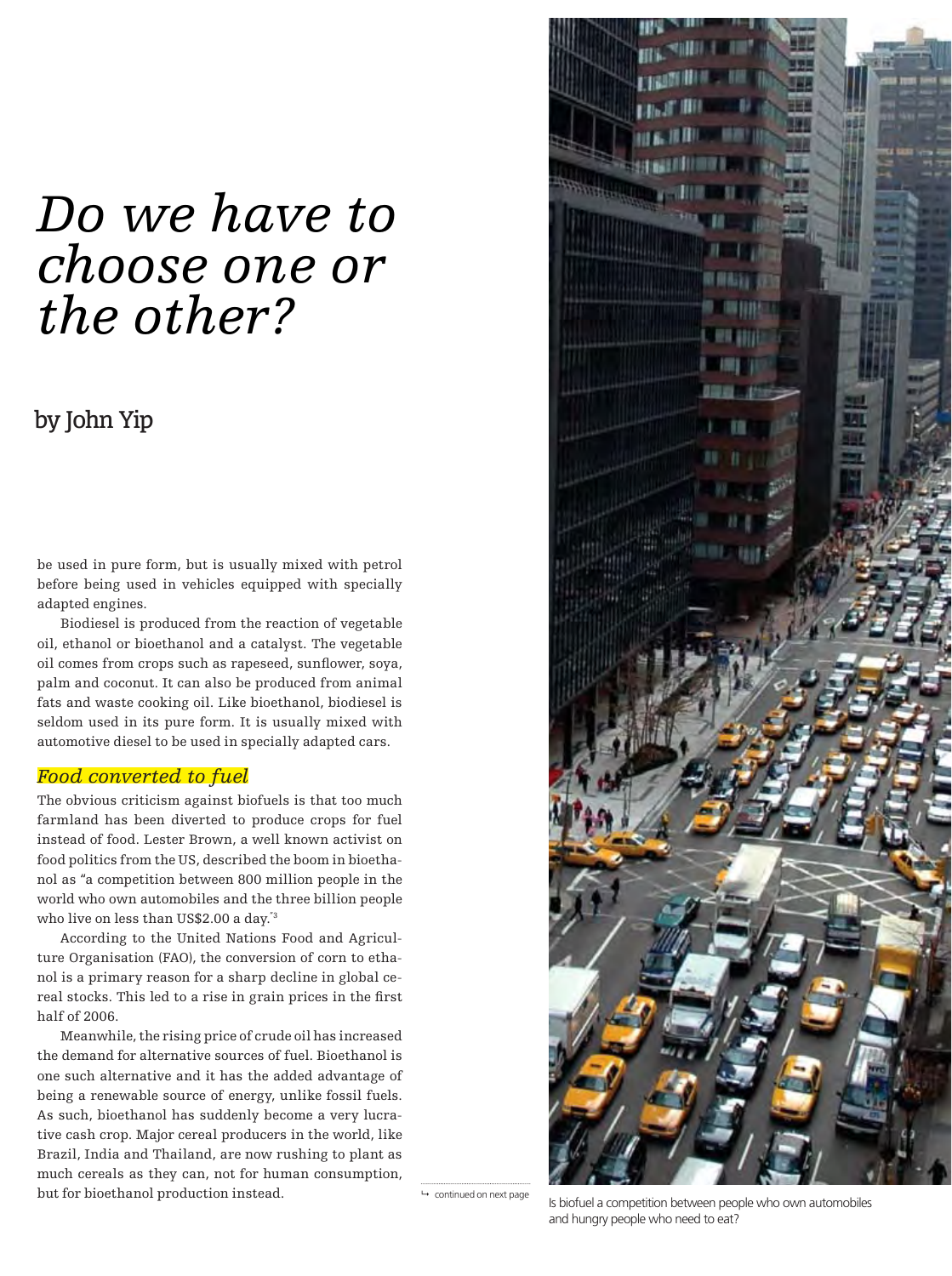

Even if the US diverted its entire current corn harvest to biofuels, it would meet only 11 per cent of its current gasoline demand.

#### *Brazil's bioethanol*

So the critics do appear to have a very strong case. In our enthusiasm for biofuels, we seem to have forgotten our moral obligation in ensuring people have enough food to eat.

The problem becomes less clear however, when we look a little closer. It is not altogether evident that diverting farmland to bioethanol production completely explains the recent hike in global cereal prices.

Take Brazil for example. It is the world's leading producer of bioethanol from sugarcane. It produced 15 billion litres of bioethanol in 2004, equivalent to 38 per cent of worldwide production. Moreover, the South American country has been producing bioethanol since the 1970s, during the height of the "green revolution", when global food production had finally outstripped population growth. As such, Brazil could hardly be accused of profiteering from the recent popularity of bioethanol.

Furthermore, while Brazil is a major cereal producer, its total production only accounted for 2.81 per cent of total global cereal production in 20044. In other words, even if Brazil were to completely abandon bioethanol production and switch back to growing cereals for food, it will not make an appreciable dent on rising global prices.

#### *Complacent governments*

Clearly, the real reason for the sudden spike in cereal prices lies elsewhere. It is a result of a complex set of ecological and socio-economic reasons. But food experts generally agree that the main culprits are the governments of cereal-producing countries.

Put simply, these governments have been complacent. World agricultural growth for all food products has been slowing down since the 1960s, from three per cent per annum in the 1960s to two per cent in the mid-1990s<sup>5</sup>. The FAO has predicted the inevitable shortfall in food vis-à-vis world population growth since the late 1990s, but the relevant governments failed to take heed of these warnings.

As recently as last year, padi rice production rose by only one per cent, making it the second consecutive year that production growth lagged behind population growth. Given this trend, it was only a matter of time before demand outstripped the available supply of rice and other foodstuffs, resulting in the higher prices<sup>6</sup>.

#### *Corn is not carbonefficient*

So, yes, while biofuel production does contribute to the global shortage of cereal crop for human consumption, we should be careful not to be carried away by the media hype. It is not the only factor. Moreover, the solutions to food shortage lie in more government investments in agricultural research and infrastructure development, and not necessarily in the abandoning of biofuel production.

However, more can be done to reduce the ecological and economic impact of switching to fuel crops. For a start, we need to be clear about what we are trying to achieve with biofuels. Theoretically, biofuels provide a possible avenue to reduce our total carbon emissions, particularly from cars and machinery.

Cars are a major source of atmospheric carbon dioxide, the main greenhouse gas that causes global warming. But since plants absorb carbon dioxide as they grow, crops grown for biofuels should suck up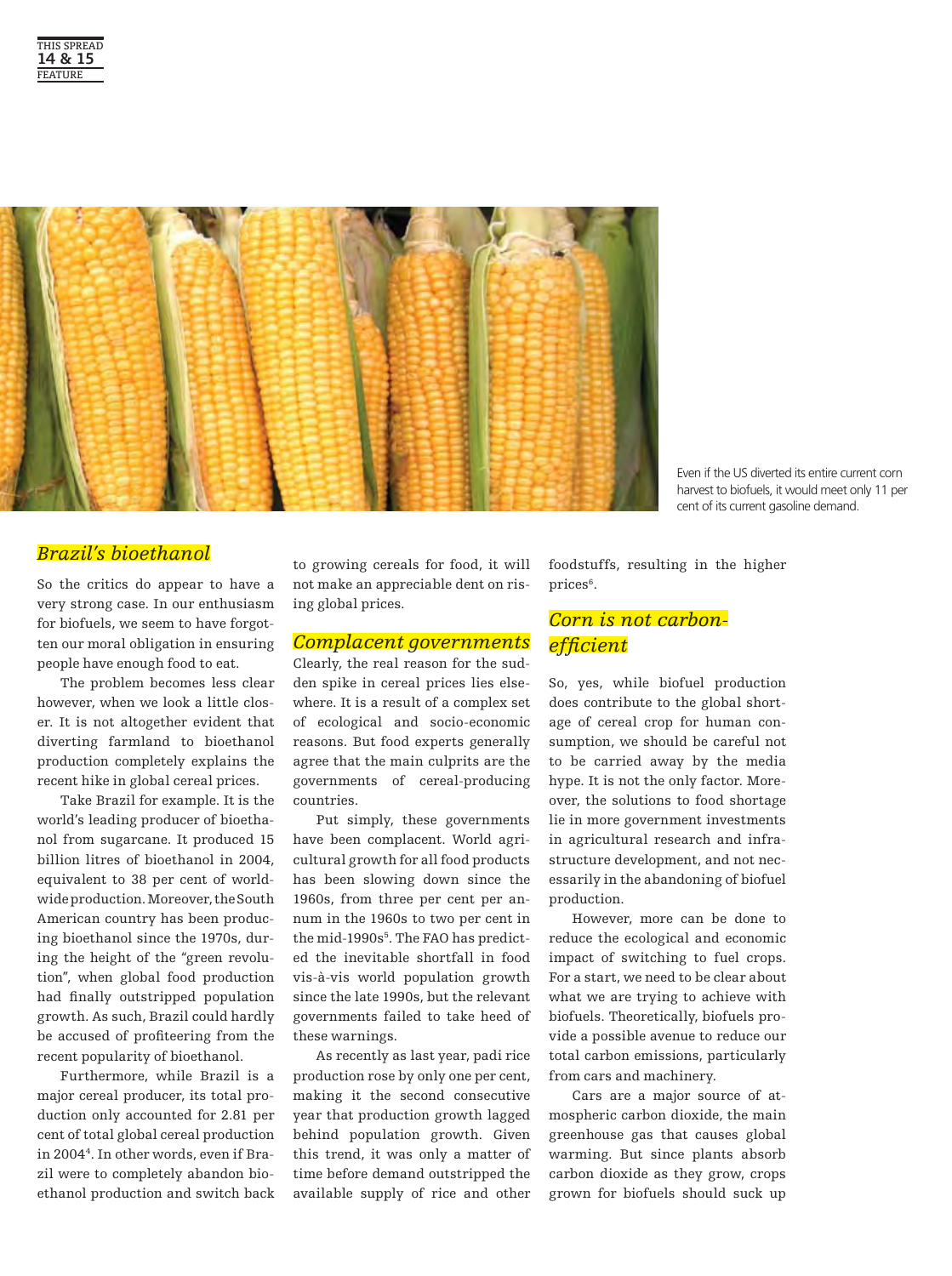as much carbon dioxide as cars produce7 .

Unfortunately, food and environmental experts do not agree on whether this is actually the case, particularly in the US, where almost 20 per cent of all available farmland has been switched to corn for bioethanol production<sup>8</sup>. Some studies show that corn is a very inefficient feedstock for producing bioethanol. One such study calculates that even if the US diverted its entire current corn harvest to biofuels, it would meet only 11 per cent of its current gasoline demand<sup>9</sup>.

On top of that, corn cultivation requires heavy use of farm machinery and artificial fertilisers. The machines add more carbon dioxide to the atmosphere, while fertilisers add to pollution concerns.

#### *Grass and potatoes*

Thus, it looks like corn is a bad choice for biofuel production. Fortunately, carbon-efficient alternatives are available.

Take the humble potato, which FAO is keen on promoting in Asia. The potato is already the world's leading non-cereal food commodity and potato consumption is expanding rapidly in developing countries. China is, in fact, the world's biggest potato producer, because the crop is very suited to the soil and climate<sup>10</sup>.

Research also shows that sweet potatoes, as a source of ethanolproducing starch, produce twice the energy traditionally generated by maize. In other words, potatoes are more efficient feedstock for bioethanol production than corn-related crops.

Emerging research also suggests that, rather than growing cereal crops for bioethanol production, it is better to grow wild grass instead<sup>11</sup>. A piece of farmland needs to be left fallow after a few crop rotations in order to "rest" the soil. During this fallow period, wild grass should be allowed to grow.

The grass could help to soak up carbon dioxide with very little human intervention. Also, scientists have discovered that wild grass produce 50 per cent more energy per hectare than corn. The net effect is a "carbon negative" process — precisely the effect that environmentalists hope to achieve via biofuel production.

More importantly, wild grass does not compete with food crops. It is used as part of the fallowing process to restore the fertility of the farmland in preparation for the next rotation of food cultivation.

So, it is possible to achieve a balance between biofuel production and food cultivation. It needs not be an either-or decision. Of course, more research still needs to be done, but at least a happy compromise can be achieved. **E!**

Grass could help soak up carbon dioxide and produce 50% more energy per hectare than corn.

#### References:

- <sup>1</sup> Ample supplies of rice available in the shops, The Straits Times, 4 Apr 08
- <sup>2</sup> Biofuels production, trade and sustainable development, IIED, Sep 06
- $\rightarrow$  <sup>3</sup> Fuels gold: Big risks of the biofuel revolution, NewScientist, 25 Sep 06
- <sup>4</sup> Production of cereals and share of world, Food and Agriculture **Organisation**
- $\frac{1}{2}$  <sup>5</sup> FAO symposium on agriculture, trade and food security, Sep 1999
- $\rightarrow$  <sup>6</sup> Governments to blame for high rice prices, The Straits Times, 4 Apr 08
- <sup>7</sup> Biofuel facts and information, National Geographic
- <sup>8</sup> Bush to back bioethanol but benefits are in the balance, NewScientist, 6 Mar  $\overline{07}$
- $\rightarrow$  <sup>9</sup> Fuels gold: Big risks of the biofuel revolution, NewScientist, 25 Sep 06
- <sup>10</sup> International Year of the Potato (http://www.potato2008.org/en/)
- <sup>11</sup> Humble grasses may be the best source of biofuel, NewScientist, 8 Dec 06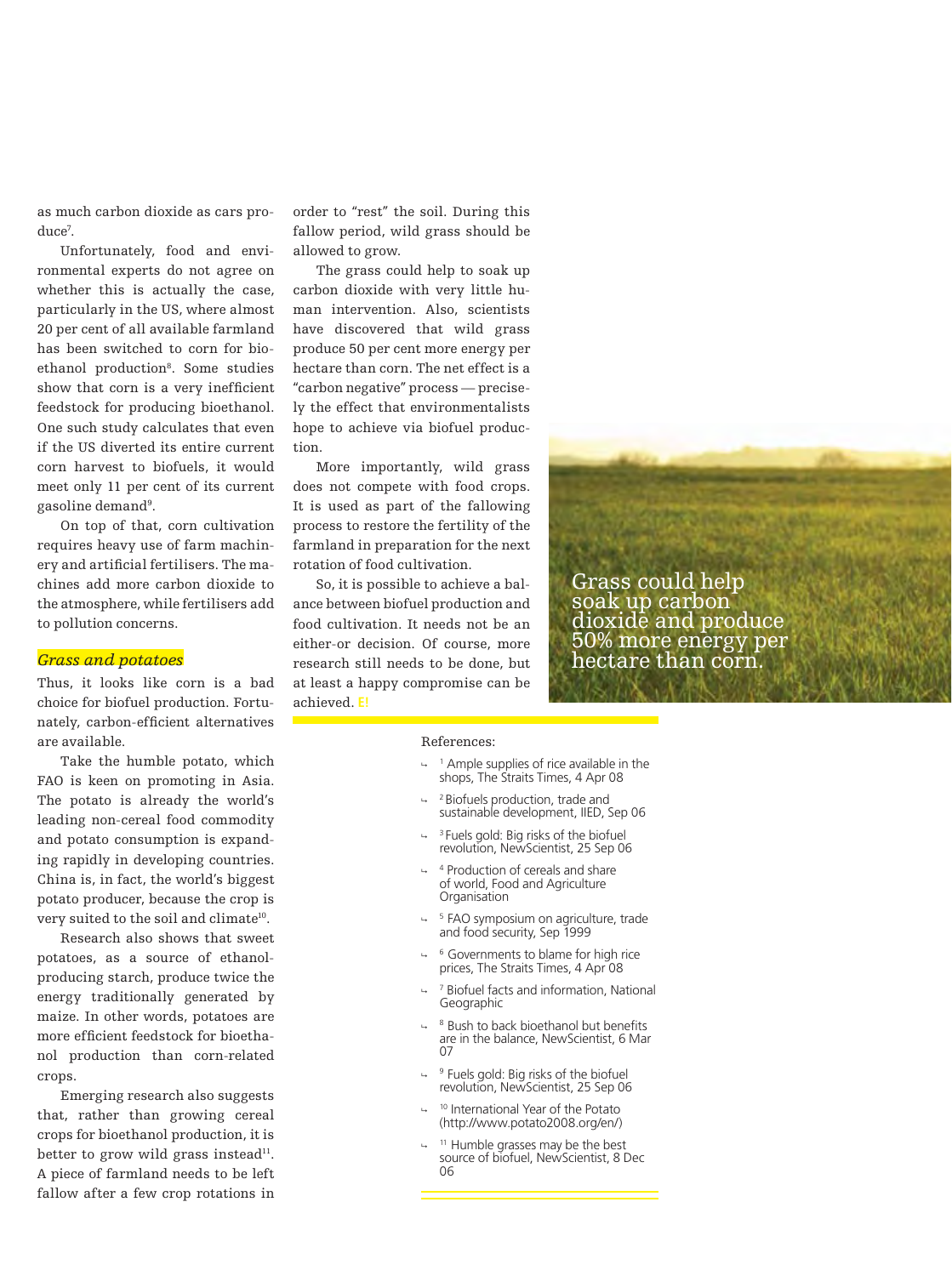

### Singapore & the Environment:

**Pursuing active sustainability** by Benjamin Mak Jia Ming

Economic development has led Singapore to become a thriving metropolis in a globalised world within the short space of slightly more than 40 years, generating employment, providing basic necessities and education, and gradually developing a world-class standard **of living.** But the key question to ask is: What is ultimately going to sustain Singapore and its people for the next century and beyond?

Pure economic development is not the answer, as can be seen from China, which while having risen spectacularly as an economic powerhouse in recent years, has simultaneously caused severe harm to its environment and people. Half of China's rivers are polluted, cutting off clean water supply for millions, and severe air pollution from dirty coal burning in heavy industry has wreaked havoc upon the lungs of the Hong Kong people, causing 1,000 air pollution-related deaths annually.

Global warming in the Andes Mountains of South America has disastrously exacerbated the melting of the Andes glaciers, potentially threatening locals with mudslides from the runoff of the melted ice, reduced tourism revenue due to the disappearance of ski slopes, and the loss of the critically affordable hydroelectric power source.

As seen from the above examples, it is clear that the long-term sustainability of a country's environment in today's world threatened by major climate change is critical to ensuring its survival and prosperity, something Singapore's politicians have always kept close to their hearts.

It is hence essential that Singapore takes active steps to protect the local environment, both on principle and practical grounds; and indeed Singapore's government has had a positive record with this.

Since the early days of independence, the top leaders have embarked on key initiatives to ensure environmental protection, ranging from community awareness events like the Tree Planting Day to strategic policy in greening the island's roads and having green belts of trees to prevent the city centre from expanding uncontrollably beyond pre-defined boundaries. The government's tough stance on environmental protection is keenly reflected in law enforcement, ranging from Corrective Work Orders for errant litterbugs and the necessity to consult and seek permission from various government bodies before old trees can be chopped for purposes like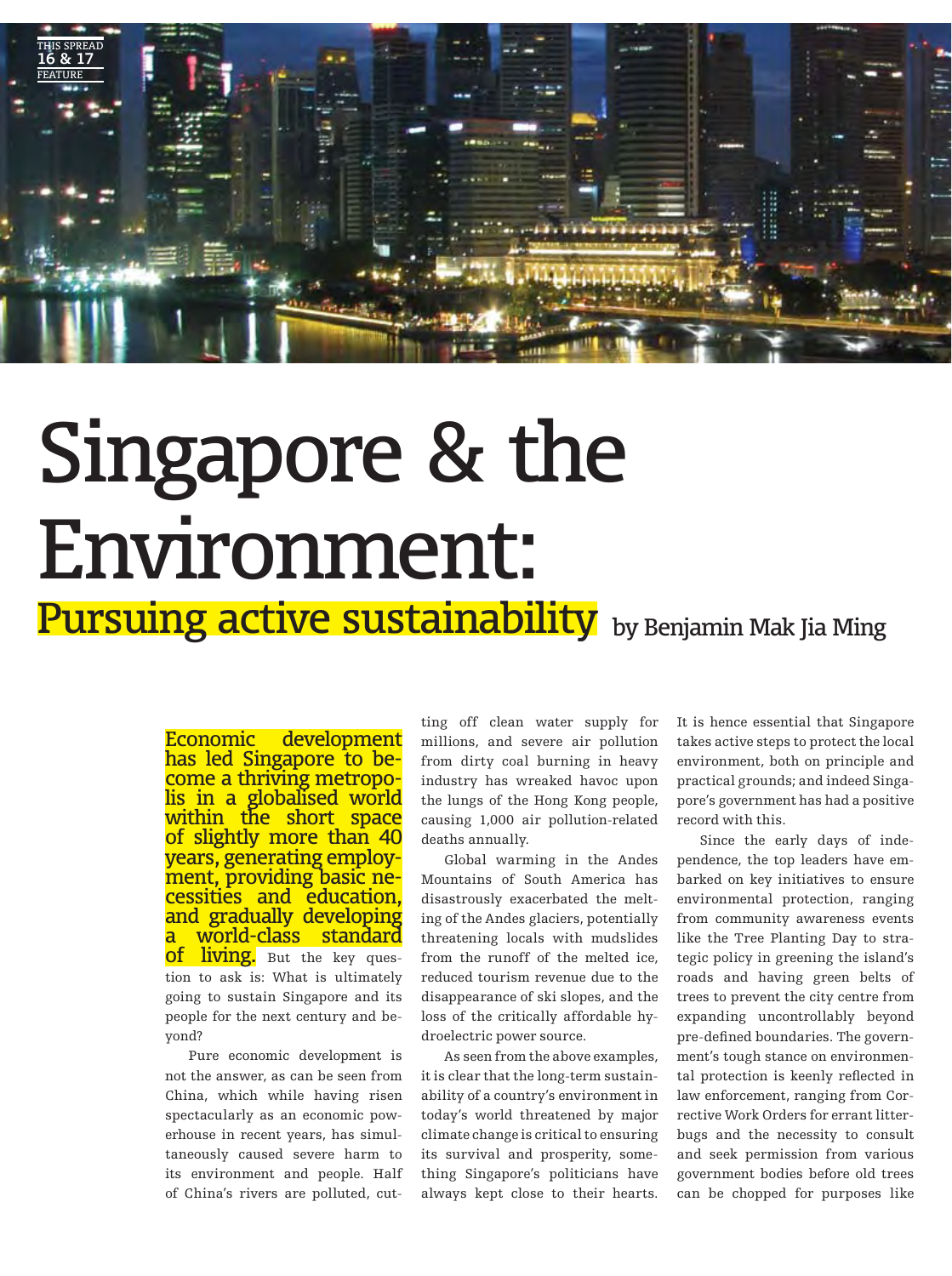

facilitating the construction of new residential apartments.

On the principle front, Singapore needs to raise its responsibility as a committed global citizen. Having successfully industrialized and transformed itself into a thriving city, it is vital not to forget the critical roots of Singapore's fortunes: trade and co-operation with foreign partners.

In the same way, in the face of truly global threats like climate change, Singapore needs to exercise its commitment as a responsible global citizen in ensuring that at least its own environment is clean and friendly. While critics may label this as a useless step in the face of excessive pollution from countries like the United States and China, this is a defeatist criticism.

Furthermore, in Souteast-Asia, where environmental problems like the haze continue to pose a challenge to regional ties, Singapore taking active measures to protect its environment would set a key precedent for other nations to follow suit, in turn promoting regional interests. These measures would also reflect Singapore's steadfast commitment to the fight against global challenges, further improving Singapore's international standing.

On the practical front, protecting the environment would be a key fulfillment of the government's duty of care to the people. By being elected, the government has the responsibility to serve the people's welfare – which, beyond economic satisfaction, includes the providence of a suitable living environment to relax and raise their children in. By fulfilling this duty of care, the government is in effect providing the people with a suitable living environment. The track record of this can be seen in the numerous expatriates who have moved to Singapore from smog-choked Hong Kong. This in turn meets the need for greater foreign investment and collaboration, meaning that while protecting the environment, we also serve the economic interests of the country.

A second key reason would be that protecting Singapore's environment effectively ensures the safety and survival – and hopefully eventual thriving – of the precious and wide local biodiversity, in areas like Chek Jawa and the Sungei Buloh nature reserve. The latter is home to many birds who come to Singapore to escape the cold winter months of the northern hemisphere, while the former contains much precious marine life, including beautiful corals, the best to be found on our local shores. The protection of this biodiversity would facilitate further scientific research on many of these yet unknown creatures, increasing the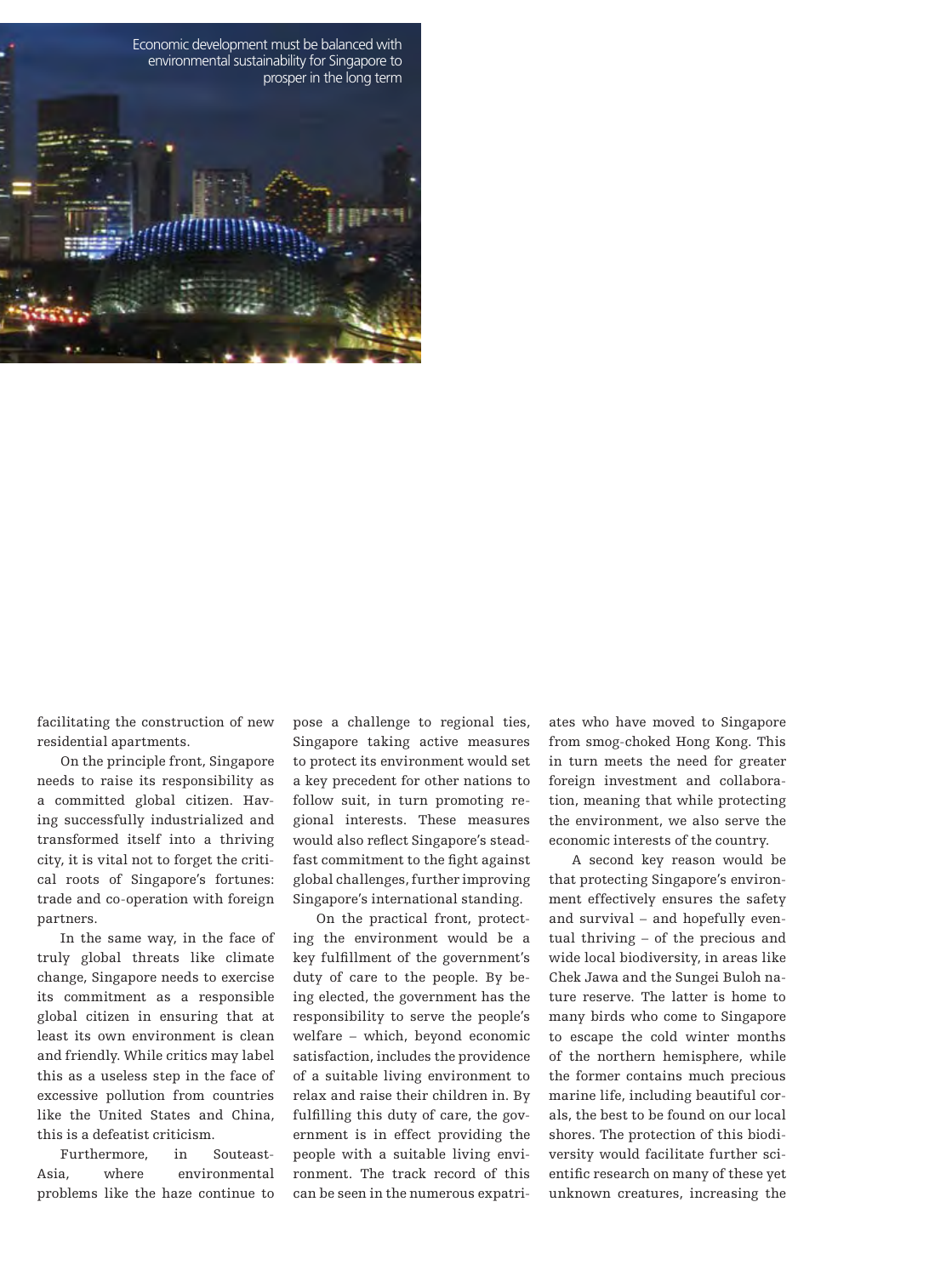

Is this the necessary by-product of economic growth?

bank of scientific knowledge which will benefit the world, potentially by providing links to creating advanced medical drugs.

The protection of biodiversity would also mean that Singapore's unique natural heritage is passed down to the next generation of Singaporeans, ensuring that the preservation of Singapore's past is a holistic and comprehensive effort, stretching beyond the mere yellowing page or brown photograph, which would clearly provide a beneficial education for future generations on what their island is about beyond the textbook and the office. These efforts would also facilitate increased tourism, as more people around the world become aware of Singapore's natural wonders and want to visit them.

Most importantly, active environmental protection would prevent us from having to pay the heavy prices accompanying pollution and environmental disaster. This would hence allow our government to maximise its resource usage for the collective benefit of the population through improvements in healthcare coverage and education. This is clearly a more desirable outcome, as compared to the catastrophic humanitarian and economic costs were climate change or any ever major environmental disaster ever to rear its ugly head on Singapore's shores – which we of course would hope never to happen.

Environmentally friendly practices like the reuse and recycling of products also increases the effective use of resources, saving costs and improving efficiency in working, making the government and people more competitive and even better able to face an increasingly challenging 21st century world than before.

Based on the above analysis, it is clear that adopting measures actively meant to protect the local environment will ultimately have clear longterm ramifications that are beneficial to the people. Even so, critics claim that such efforts will ultimately be ineffectual in tackling the environment problem at its root, because projected rapid population growth would swell the number of people consuming finite resources in Singapore, causing eventual catastrophe. However, while this argument does hold water to the extent that many people do indeed consume more resources relative to a smaller population, some major clarifications are needed to contextualize this notion.

Firstly, it is important to note that rapid population growth is mutually exclusive of exponential population growth that ultimately results in a resource crisis. In fact, the recently-set - 6 million population target by the government is meant to be achieved in the long term, and not be something which will be accomplished within a very specific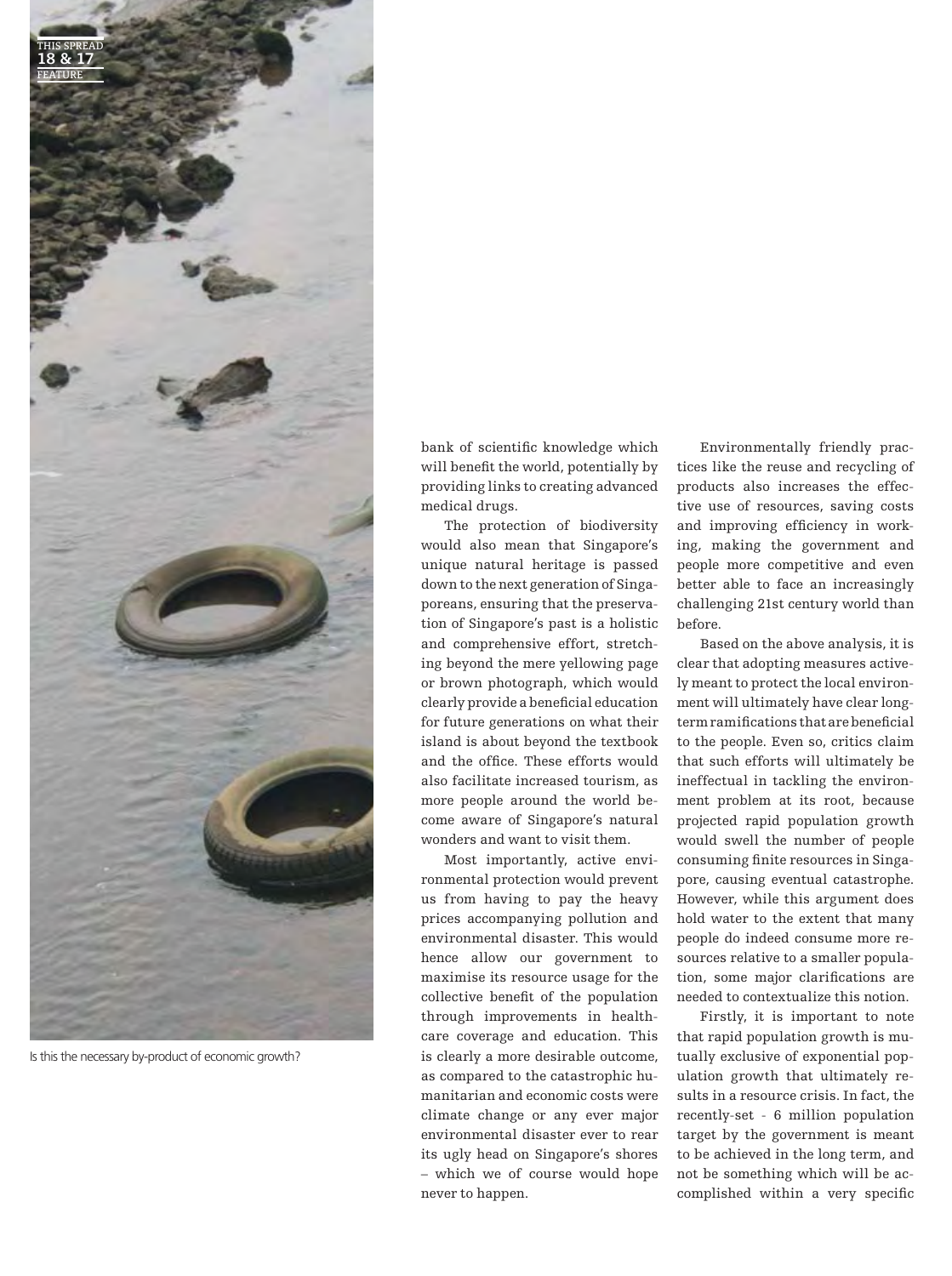period of time. Secondly, this argument fails to consider the essential element of human innovation, which ultimately has made a significant impact on Singapore especially – if not for this, how would Singapore, an island with almost no natural resources to speak of and millions of mouths to feed, have survived and thrived over the past 40 years?

Rapid population growth will indeed pose a key threat to local environmental sustainability, but we must remember that this growth will continue to be regulated and monitored on a periodic basis, preventing Singapore's environment from entering into a tailspin. Human innovation will also play a role in ensuring that gaps, if any, are filled sufficiently, and that ultimately there will be no major population explosion resulting in a Malthusian catastrophe leading to social unrest and economic crisis.

A second key challenge is of course the Singaporean mindset, which tends to be rather ambivalent towards issues of environmental conservation and climate change, taking the view that these issues are in the domain of the government's responsibility, and hence pay little attention and lack a serious sense of ownership for the environment.

This issue of mindset is not something limited only to Singapore, but it is critical that the government examine and evaluate alternative strategies to change the people's mindset and get them to understand the significance of the environment in their lives – that it underpins the very air that breathes life into them. While it is not possible for Singaporeans to immediately reach the standards of Germans in automatically disposing their domestic waste in the appropriate recycling bins, there are steps that should be taken beyond increased public campaigning and activism, including for example structural changes in the laws to deter environmental damage.

Singapore's government has spearheaded numerous efforts over the last 40 years to protect Singapore's environment. Barring no significant environmental disaster befall our island, I am confident that the Singapore of 2020 will be an environmental paradise, insofar as active sustainable policies are pursued and the people are incentivised to participate and take ownership of their living space. To quote India's famous independence leader Gandhi, "There is a sufficiency in the world for man's need but not for man's greed."

Singapore's government has actively pursued policies to promote environmental awareness and increase support for the natural local landscape. Insofar as we provide for our needs, I believe Singapore will prosper and grow, providing us and our children a life worth living. **E!**

This essay won the first prize in the National Youth Environment Forum 2007 Essay Competition.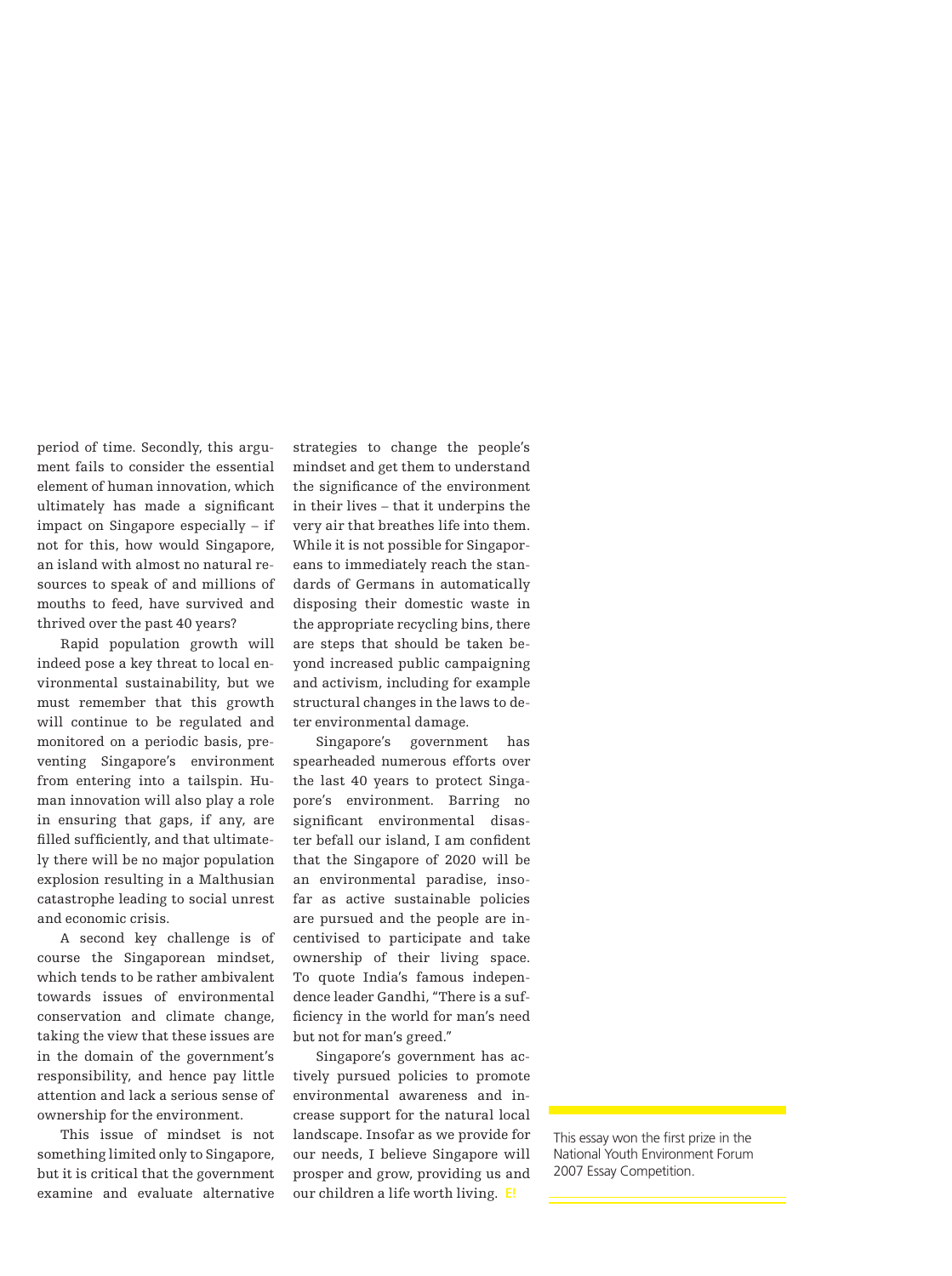



The apocalypse nears as the Earth heats up

Book review by Yeo Jing Wen

Our Future on a Hotter Planet

# Six Degrees:

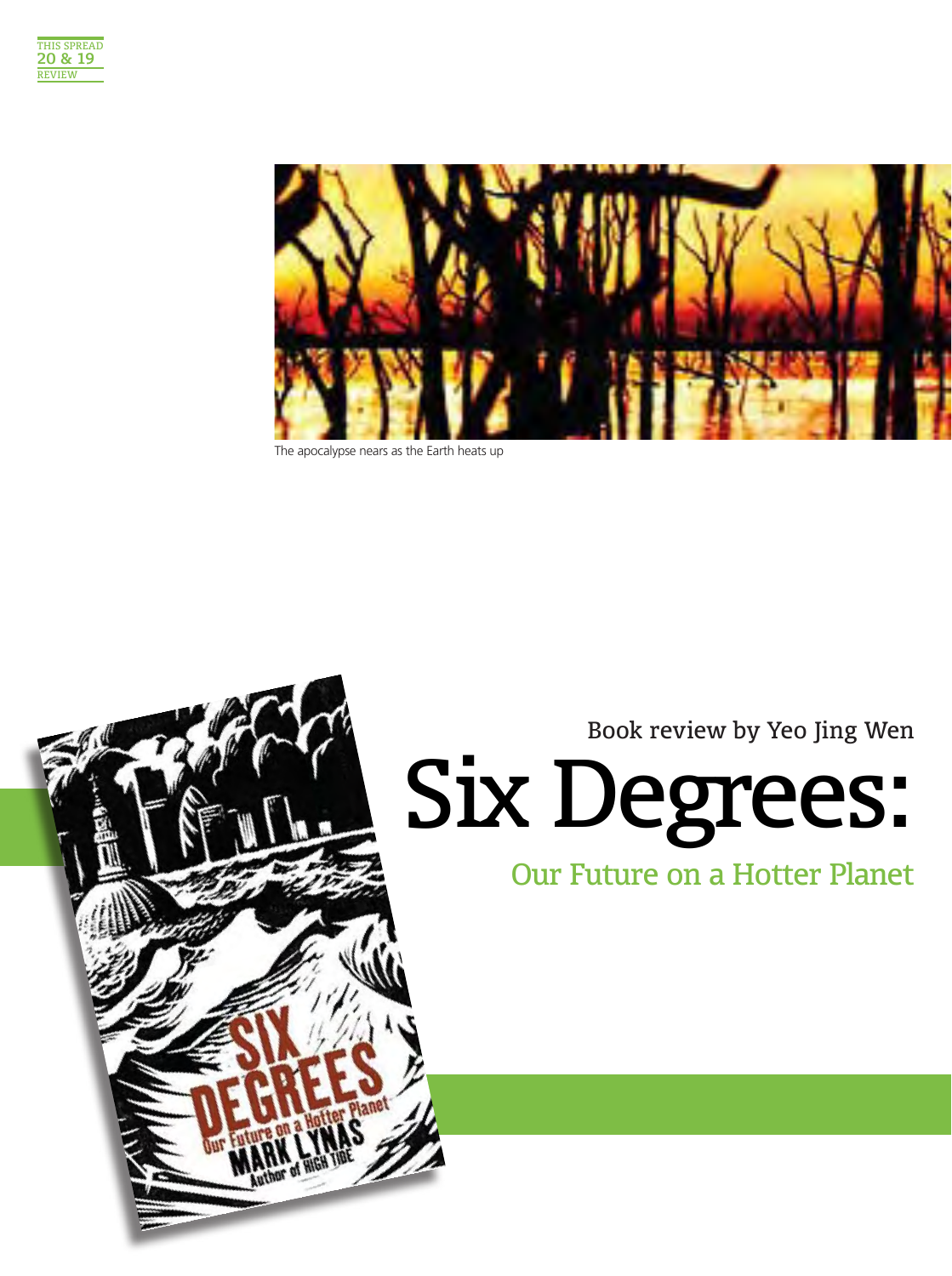

#### When Hurricane Katrina struck New Orleans two years ago, Mark Lynas, like everyone else, was shocked. At the same time, he realised that this was the window into the future, a glimpse of what would be in store if global warming continued to be ignored. Hence, he pored through thousands of scientific papers and laid out the effects of global warming while the Earth heats up degree by degree in his latest book, "Six Degrees: Our Future on a Hotter Planet".

Six degrees: what difference do they make? Before you brush this aside as something that tries to make you feel guilty about driving or flying, consider this: 18,000 years ago, the Earth was six degrees cooler. It was an ice age. So what happens if we move six degrees up the opposite direction?

At one degree, the Great Barrier Reef would reduce to rubble and we can wave goodbye to low-lying Pacific Nations. At two degrees, a third of species worldwide would face extinction, and we would be hit regularly by heat waves, although the human race should still get by.

By three degrees, the rainforest would become a desert, as it would burn into ash. The North Pole would have no ice for the first time in three million years. Millions would be "displaced as the Kalahari desert expands across southern Africa."

At six degrees, it would be practically living hell on Earth. We would not want a repeat of the end of the Permian period, which was the worst catastrophe that befell the planet – up to 95% of species became extinct. Lynas describes scenes of fireballs racing across the sky and crashing into cities with the force of an atomic bomb, "with all the remaining forests burning, and the corpses of people, livestock and wildlife piling up on every continent."

Having devoted one chapter to each degree rise in planetary temperature, the book suggests that it is time for us to choose our future. The planet is definitely going to heat up by one degree, but we've got to stop it there before it's too late.

But before the sceptics start arguing, the book does emphasise the long-term effects, thousands of years in this case. Lynas was careful in not going beyond the published scientific works, as he claimed at the outset. Alarmist? I think not.

I suppose a total ban on cars is impossible in the near future. However, I would definitely be switching to more walking and cycling. Hey, these serve as forms of exercise at the same time, so why not? In addition, small actions such as reducing the amount of waste and usage of plastics help as well. So spread the word, help in saving our planet together while we still can. **E!**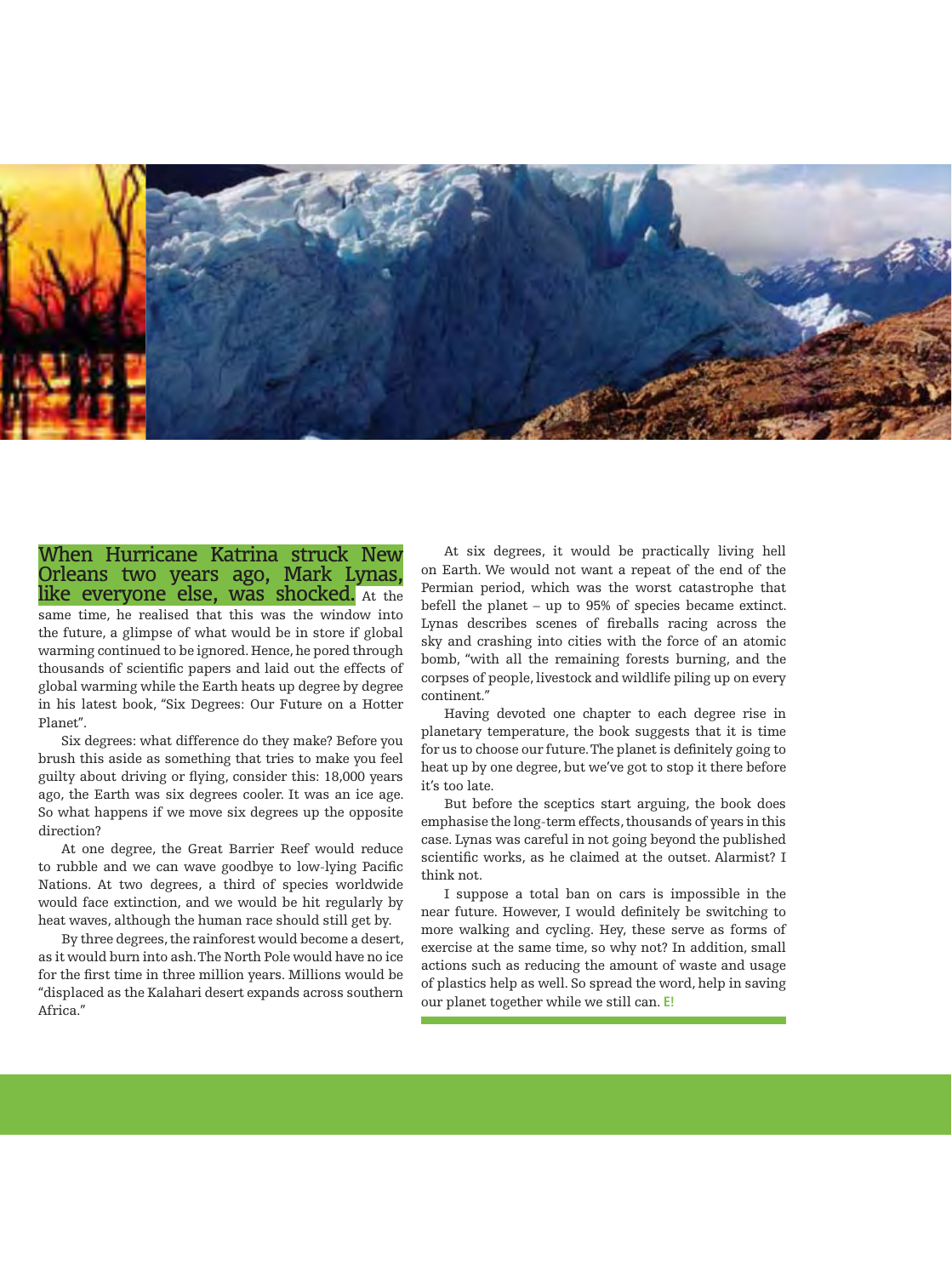

# It's Cool To Be Green!

*Modern celebrities and enterprises have gone out of their ways to make a difference for the environment. It is time we do our part too.*

> Flip through the past month's magazines and I am sure that you would have noticed the similar themes focused on the **ailing Earth.** MSN.com added "Green" to its list of regular columns. Movies and documentaries revolving around pollution, global warming and greenhouse effects sprung up over the years. Celebrities jumped on the green bandwagon, endorsing eco-friendly organisations to create awareness for the green movement. However, all of these are not a fad; they are here to stay.

> Notable celebrities, such as Leonardo DiCaprio and Edward Norton, are strong advocates of the green movement. The former released a documentary, "The 11th Hour," in March, which looks at the current state of global environmental issues. This was the second most publicised environmental documentary, following the unforgettable one by the former United States vice-president, Al Gore, "The Inconvenient Truth.".

> The constant media attention has made many of us aware of the dangers of rising sea levels, increase in temperature and our overreliance on diminishing fossil fuels. Along with the attention, it has also

brought us knowledge that everyone can make a difference – big or small, it is still of significance.

One of the things that we can do is to reduce our energy consumption. Many big establishments such as hotels have adopted energy conservation as part of meeting their corporate social responsibility. Not only do they do their part for the community, they also incur smaller utility bills!

The commitment from hotels ranges from simply putting up a reminder in the toilets to reuse your towels to laudable movements such as using organic bed sheets and other environmentally friendly furnishings. Hotel Triton and Fairmount Hotel are two of the leading hotels with their environmentally friendly practices.

Hotel Triton uses only environmentally friendly cleaning products, has unique in-room designer recycling bins to encourage guest to participate in recycling, and implemented and audit low flow water systems to reduce water wastage amongst other practices. Fairmount Hotel is a leader in addressing green issues with its highly acclaimed Green Partnership Guide, a manual for companies to go "green". Fairmount also has programs dedicated to saving endangered wildlife such as Beluga whales, sea turtles and grizzly bears.

The number of such environmentally friendly hotels has risen

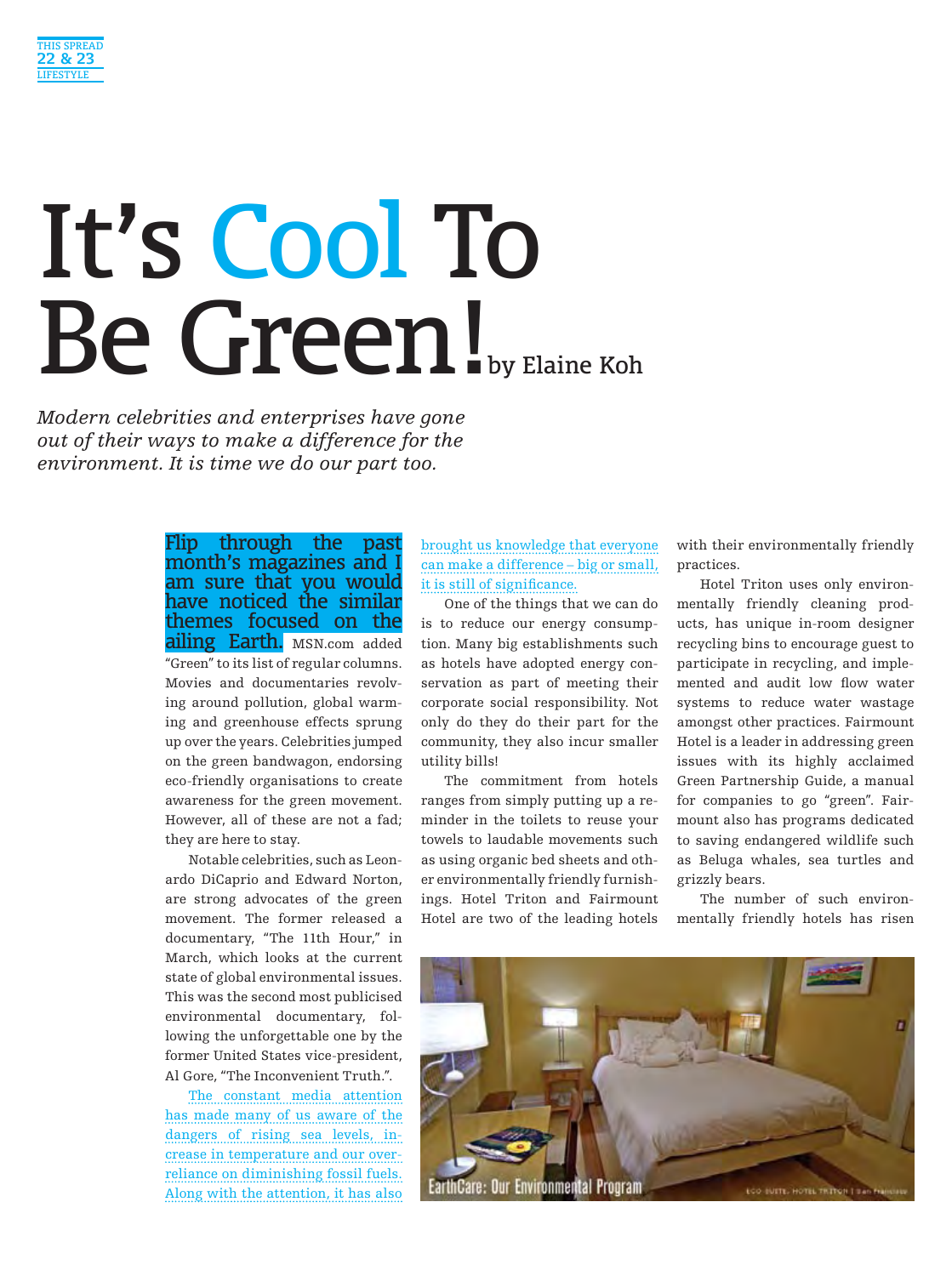More and more celebrities are becoming environmentally conscious.



because many travellers are now demanding it. It is a result of the awareness that was created and the knowledge instilled in people that give rise to the popularity of green hotels.

Essentially, the green movement is connected like a chain. Awareness of the global environmental issues allows us to make wiser choices when it comes to making a purchase. As consumers, we drive up demand for environmentally friendly products, as we are aware of the difference we can make by purchasing carefully. This results in more establishments going the extra mile to be green. As a result, everything from clothes to furniture to groceries has in some degree become more "green".

Why not shop at www.ecoist.com, which uses materials made from old candy wrappers and discarded food packaging for their vibrant bags? U2 front man Bono, another noted environmentalist, designs fashionable clothes with his wife. He uses 100 per cent environmentally friendly production and sells his goods at www.edunonline.com. IKEA not only sells beautiful furniture that is also affordable, it also strives to minimise its damage to the environment by recycling.

Buying organic produce is more than just about being concerned with your health, but also the environment. These foods are grown without conventional pesticides or artificial fertilizers, which are harmful to the soil and water, Instead, farmers introduce natural predators to keep pests at bay. This increases the cost of farming, which explains why organic produce costs more. However, the reduced pollution makes it definitely worth the added financial burden.

In the past, information was not as readily available and campaigns for going green not as strong, so the generations before us may not have been as well informed. They did not see the need to purchase eco-friendly products, reduce their use of water or make an effort to recycle.

We have no excuse for not caring about our planet. It is essentially our fault, as we are responsible for doing the most damage to Earth. We know how fragile Earth is due to our overextortion of its natural resources, use of non-biodegradable materials and excessive pollution of the environment. **E!**

#### List of things that I do to reduce my impact on Earth:

- $\rightarrow$  Being in a sports team means there are many water bottles and aluminium can drinks around the training area. Collect the bottles and cans and put them into recycle bins instead of just throwing it into rubbish bins.
- $\rightarrow$  Purchase two big bottles of 100 Plus instead of six small bottles or even more cans. This reduces the amount of plastics and aluminium used and is also more cost-efficient.
- $\rightarrow$  If you must use the air conditioner, set it at a temperature of 25 degrees Celsius.
- $\rightarrow$  Never let the tap run while you shower. It is a waste of precious water!
- $\rightarrow$  Buy organic and eco-friendly products, such as from The Body Shop.
- $\rightarrow$  Switch off the main electrical board if you are going overseas.
- Bring your own grocery bag for shopping instead of using the plastic bags. NTUC FairPrice gives you a 10 cent rebate for purchases above \$12.
- $\rightarrow$  Don't waste paper. Use both sides and then recycle them.
- $\rightarrow$  Make your first car a hybrid, like what celebrities Sophia Bush, Cameron Diaz and Stella McCartney have done.
- $\rightarrow$  Quit smoking. Not only will it benefit your health and those of others around you, it also reduces air pollution.
- $\rightarrow$  Most importantly, tell your friends to care for the environment!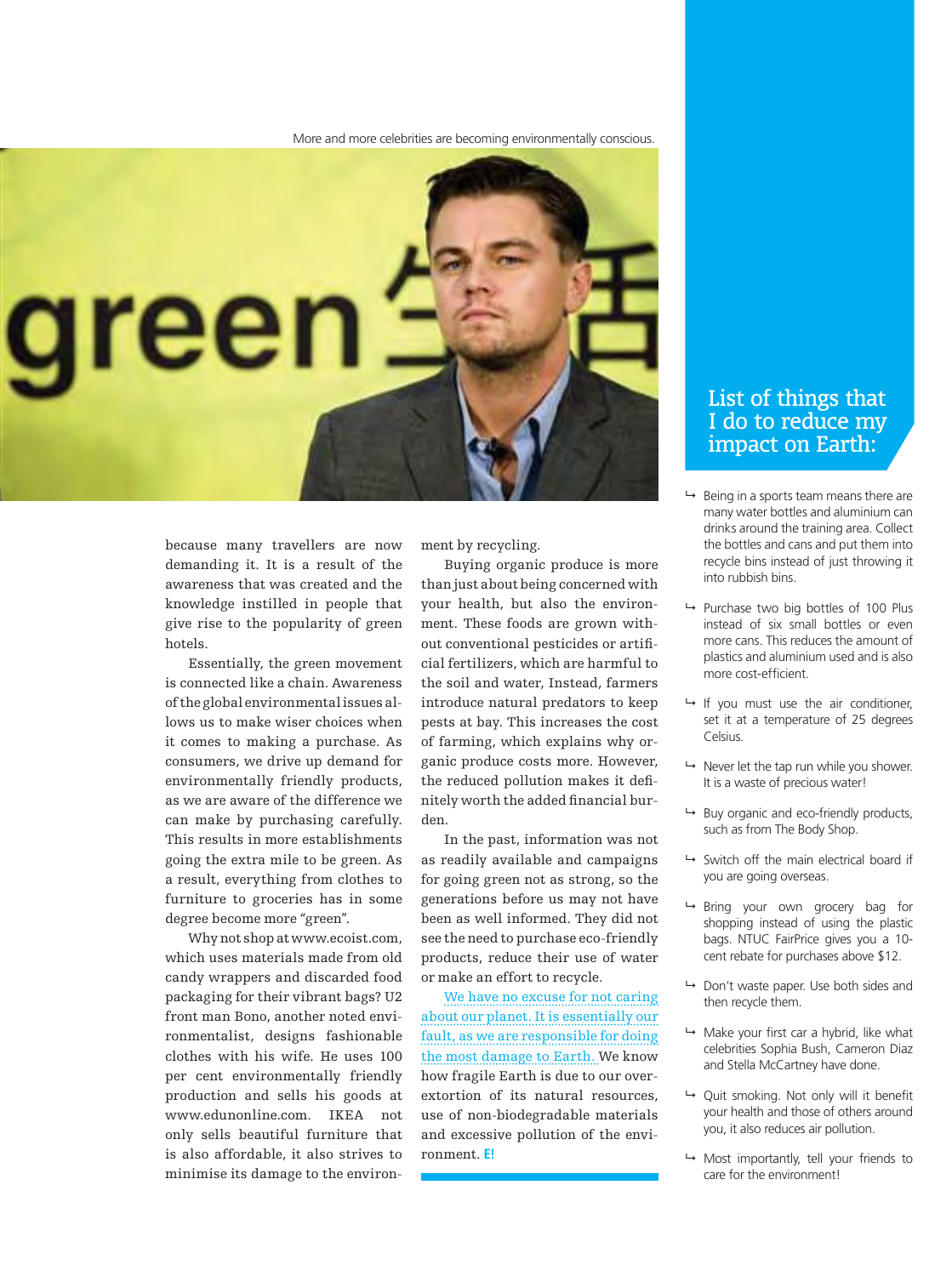

# Dine in Green by Kenneth Goh

*4 Practical Green Dining tips to eating in and out - with a green conscience.*

Picture this: a slice of homemade chocolate cake perched on a biodegradable tray-plate in front of you. Beside it, a recycled paper menu resting on an organic cotton table cloth.Mmmmm. Finished? Off you go to an ultra lowflow toilet to wash up!

Judging from the growing number of restaurants, hawker centres, supermarkets and *pasars*, food ranks high on the hierarchy of needs for most Singaporeans. Food isn't just for consumption; it requires preparation as well – and hence "greening" the entire meal involves choosing eco-friendly utensils, washing and cooking methods too! Here are 4 ways to make your dining experience in Singapore "guilt-free" and more sustainable. Bon Appetit!

Go green. Eat Greens.



#### *1) Gorge on your (organic) greens*

Planning a meal or preparing a salad? Go green by choosing, as far as possible, ingredients sourced from organic and bio-dynamic farms. Both types of farming eschew the use of hazardous synthetic pesticides and fertilizers, genetic engineering or irradiation, while the latter also incorporates traditional farming practices such as the use of animal manure fermented in special ways.

Organic food isn't all about your veggies and fruits. It includes organically grown meat, eggs, juices, rice and even beer and wine! Those with green thumbs can visit Bollywood Veggies (100 Neo Tiew Road) to source for fresh organic produce, all proudly grown in their 10-hectare farm. You can bring home their specialties "fruit-vegetables," such as ladyfingers, corn, longbeans, cucumbers, bittergourd and pumpkins. Organic food followers also have L'organic (Blk 18 Unit A Dempsey Road) on their speed dial. This mother of organic grocery stores boosts over 60 varieties of vegetables and anything from pasta to baby food.

To save the hassle of traveling, head down to naturally marketplace by Cold Storage (#01-23B, Vivocity). It stocks an eclectic line of more than 1,000 organic products which are also sensitive to dietary requirements, such as lactose intolerance (unable to drink milk) and celiac disease (unable to consume products with gluten, such as wheat and rye).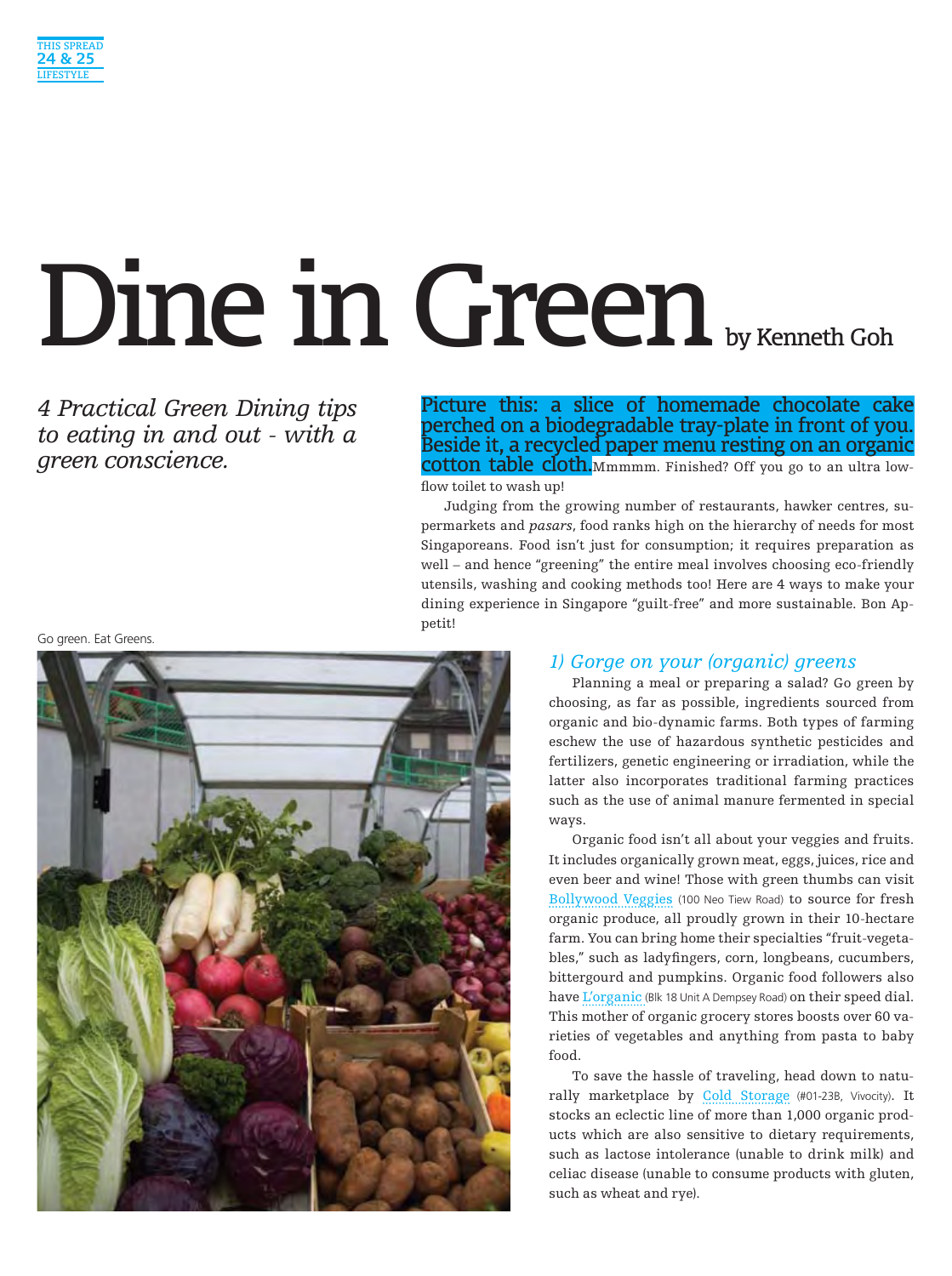#### *2) Eat out = eat eco*

If you are too tired (or lazy) to whip up a dish, fret not. A growing number of organic restaurants sprouting across the island are throwing the spotlight on the use of organically cultivated ingredients in their wholesome cuisine. Most of the organic farms and grocery shops mentioned above come with their own in-house cafés and delis, which feature their own products in their menus.

The health conscious can also check out vegan social-enterprise café Food #03 (109 Rowell Road), which serves delicious fusion treats such as *tempeh* burgers, spring rolls and banana pancakes (the famous "banana cow"!). Organic café Green Connection (5 Angus Street, Merchant Square) serves a wide range of healthy salads (topped with enzyme dressing to help digestion!) and local treats, such as tasty *tom yam* soup with brown rice *bee hoon*. For a slightly more upmarket night-out, there is also The Garden, The Sentosa Resort and Spa, Singapore (2 Bukit Manis Road, Sentosa), offering a contemporary dining experience centred on wholesome organic food.

#### *3) (Re)Use paper and more*

Paper and food frequently come together: the everversatile paper can be used as serviettes, plates, trays and utensils. If you're having a party or picnic, try using non-disposables (i.e glass, plastic plates and cups or metal utensils). If not, opt for chlorine-free, recycled, bio-degradable alternatives. The more courageous diners could also use recycled paper—recognized by its coarse, sandpaper-ish texture and light brown tint.

Branch Homes (www.branchhome.com) supplies unbleached bagasse plates made from compostable sugarcane fiber, a by-product of the sugar refining process. The entire cutlery set, including bowls, forks, spoons, trays, platters and knives, can also be made from potato starch. Other utensil alternatives include bioplastic plates and plates made from the leaf of the Areca tree. Closer to home, 12X12 café (#01-002, Suntec City Galleria) serves food on 100 per cent biodegradable trays, made from potato starch and palm husk—don't eat the trays,



Green Light

though. Over at Fresh Origins (#01-01, 1 George Street), gorge on greens from their takeaway boxes made from 100 percent recycled paper.

#### *4) Light up your life*

There is no need for a sequel of Earth Hour by eating in near darkness. You can go eco-friendly without risking primitive candles.

When shopping for light bulbs, look for SOFTONE Standard eco-light bulbs (also known as compact fluorescent bulbs) by Philips. Glare-free, they emit warmwhite lighting for great ambience. These light bulbs also use up to five times less power than conventional bulbs, and are available in 20W, 16W or 12W options. These bulbs can be easily found at most departmental or convenience stores in Singapore, such as Best Denki and Harvey Norman.

With so many green options laid out on your dining table, from planet-friendly utensils to organic cafes, dining in green has never been more easy and accessible. Now, you can tuck in peacefully, knowing that every mouthful of food chewed goes a long way in saving the environment. **E!**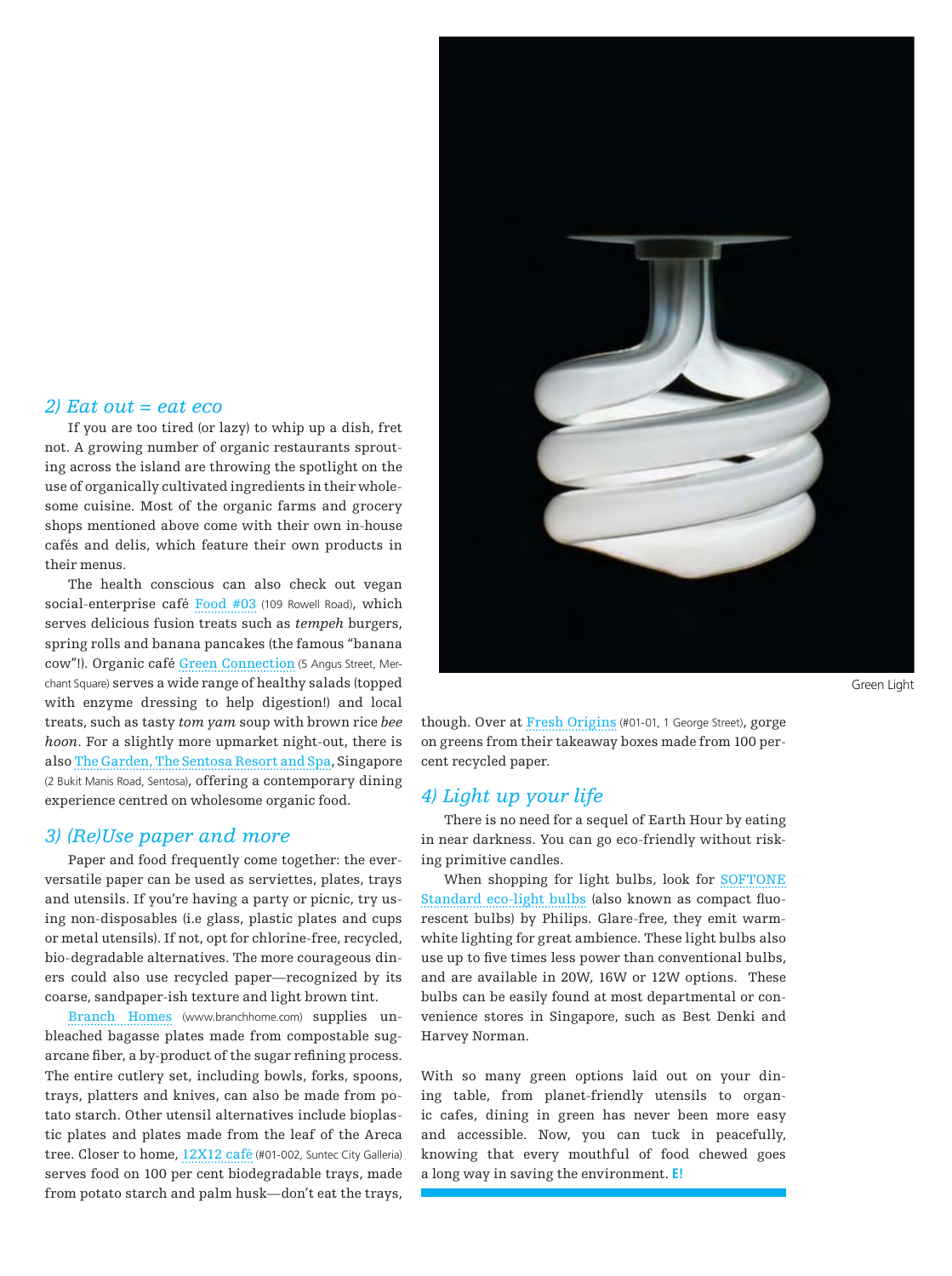

Style meets sustainability Go green yet stay chic

## Green & Chic by Kenneth Goh

#### Green and Gucci, at first glance, seem worlds apart.

How could luxury goods, the ultimate symbol of wasteful decadence, ever be environmentally friendly? After all, the sky-high prices for one of these bags could very well provide clean water for an entire African village. And let's not talk about the leather.

#### *Green is the new black*

All this is set to change. Welcome to the bold new world of eco-luxury. Following the high-profile boost from the Live Earth concerts and politician-turned-environmentalhero Al Gore, we are slowly seeing green seep into the designs of luxury goods everywhere. Or are we?

Louis Vuitton (LV), the French fashion giant synonymous with all things branded and leather, is making people green with envy over their latest creation: the chi-chi veg-tan handbag line, class of 2006 collection, which features decorative vegetables. But fads aside, LV is serious about the environment. It recently introduced an environmentally friendly initiative that aims to do away with plastic wrapping for deliveries, saving the fashion house 20 tons of plastic a year. New and refurbished concept stores will also boost a new lighting system that will slash electricity consumption by 30 per cent.

Since you are what you wear, what better way to make a green statement than by green sleeves? Eco-couture has been seen strutting its way down the world of haute fashion, on the runways of Milan and Paris. These are wearable haute fashion pieces that hold their own in terms of design and shape. American fashion house, Loudermilk, is at the forefront of this movement – the firm uses 100 per cent biodegradable fabrics from the traditionally trendy vegan silks and organic laces to less orthodox options of spun milk and seaweed.

They don't do it quietly either. In recognition of their efforts, these environmentally-friendly businesses can apply for "LUXURY ECO" accreditation – a label that gives credit to organizations whose luxury-quality products and services are ecologically sound. Founded in 2002, the LUXURY ECO Stamp of Approval is spearheaded by Linda Loudermilk, founder of the eco-couture line, Loudermilk, which serves as her own luxury eco-certification. As of 2007, more than 50 companies have received this certification. Londonbased Nick and Milly, which makes vegan bath and body products, is one of the recent recipients of this pre tigious label.

#### *Style meets sustainability*

Taking the green path is increasingly viewed as the only way businesses can move forward. With the rise of environmentally conscious consumers demanding accountability, even the simple act of using recycled materials could expand clientele , strengthen brand loyalty or even ensure business longevity. Being green is also a mark of brand exclusivity – the quality every fashion house thrives for.

"Green is chic," says Gerald Celente, director of the Trends Research Institute in Hudson Valley, New York. "If it wasn't so tragic, it would be funny how long it's taken for green to catch on."

According to a 2007 survey by marketing and advertising firm WPP Group, consumer spending on green products will hit an estimated \$500 billion next year and 77 per cent of companies said they anticipate spending more on environmental sustainability programs in the next several years.

With green alternatives popping up in haute fashion to hybrid cars the Lexus RX 400h - and "sustainable" caviar, the green wave has arrived – and in great sty**le too. E!**